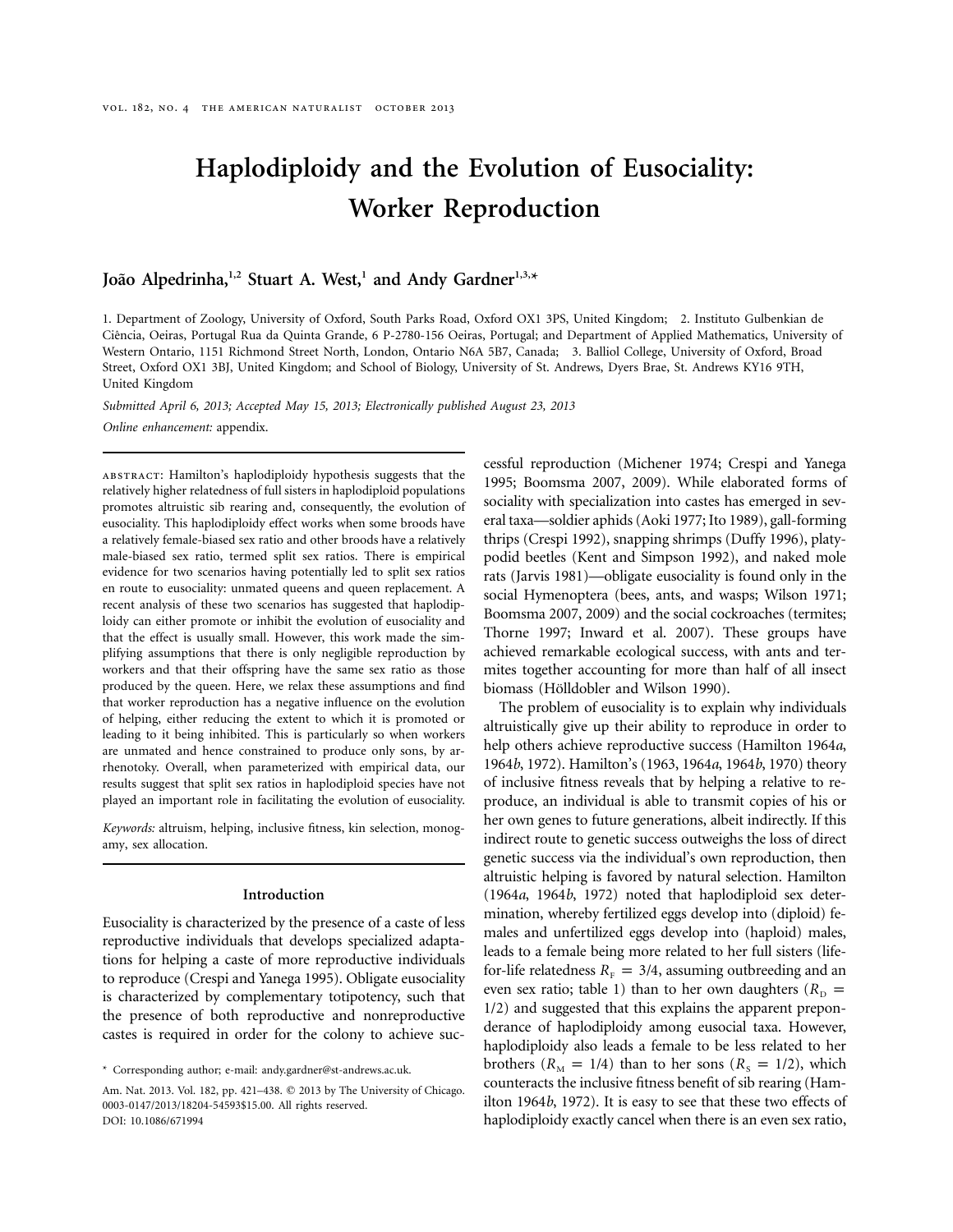## 422 *The American Naturalist*

| Table 1: Summary of model notation used in this article |  |  |  |
|---------------------------------------------------------|--|--|--|
|                                                         |  |  |  |

| Symbol                | Definition                                                                                                                                                                                                                                                      |  |  |  |  |
|-----------------------|-----------------------------------------------------------------------------------------------------------------------------------------------------------------------------------------------------------------------------------------------------------------|--|--|--|--|
| $\mu$                 | Proportion of colony's offspring derived from workers                                                                                                                                                                                                           |  |  |  |  |
| u                     | Proportion of colonies founded by unmated queens (queen virginity model)                                                                                                                                                                                        |  |  |  |  |
| a                     | Relative productive of colonies founded by unmated queens (queen virginity model)                                                                                                                                                                               |  |  |  |  |
| q                     | Probability of queen survival (queen replacement model)                                                                                                                                                                                                         |  |  |  |  |
| φ                     | Probability that two maternal sisters share the same father                                                                                                                                                                                                     |  |  |  |  |
| $N_i$                 | Number of individuals from class $i \in \{m, f\}$ in the population                                                                                                                                                                                             |  |  |  |  |
| m                     | Male                                                                                                                                                                                                                                                            |  |  |  |  |
| f                     | Female                                                                                                                                                                                                                                                          |  |  |  |  |
| $\mathcal{C}_{\rm m}$ | Class reproductive value of males                                                                                                                                                                                                                               |  |  |  |  |
| $c_{\rm f}$           | Class reproductive value of females                                                                                                                                                                                                                             |  |  |  |  |
| $v_{\rm m}$           | Reproductive value of a male $(c_m/\bar{z})$                                                                                                                                                                                                                    |  |  |  |  |
| $\nu_{\rm f}$         | Reproductive value of a female $(c/(1 - \bar{z}))$                                                                                                                                                                                                              |  |  |  |  |
| $p_{x}$               | Consanguinity between a focal worker and an individual of role $x \in \{D, S, F, M, Ni, Ne\}$                                                                                                                                                                   |  |  |  |  |
| $R_{x}$               | Life-for-life relatedness of individual $x \in \{D, S, F, M, Ni, Ne\}$ from the perspective of a focal<br>worker, that is, $(p_x/p) \times (v_x/v_y)$ , where $i \in \{m, f\}$ is the individual's sex and p is the con-<br>sanguinity of the worker to herself |  |  |  |  |
| D                     | Daughter                                                                                                                                                                                                                                                        |  |  |  |  |
| S                     | Son                                                                                                                                                                                                                                                             |  |  |  |  |
| F                     | Sister                                                                                                                                                                                                                                                          |  |  |  |  |
| M                     | <b>Brother</b>                                                                                                                                                                                                                                                  |  |  |  |  |
| Ni                    | Niece                                                                                                                                                                                                                                                           |  |  |  |  |
| Ne                    | Nephew                                                                                                                                                                                                                                                          |  |  |  |  |
| $W_i$                 | Fitness of individual of sex $i \in \{m, f\}$                                                                                                                                                                                                                   |  |  |  |  |
| $\bar{w}_i$           | Average fitness of individual of sex $i \in \{m, f\}$                                                                                                                                                                                                           |  |  |  |  |
| $z_{\rm C}$           | Sex ratio of the focal worker's colony                                                                                                                                                                                                                          |  |  |  |  |
| $z_{\rm O}$           | Sex ratio of queen-derived offspring                                                                                                                                                                                                                            |  |  |  |  |
| $z_{\rm O}$           | Sex ratio of worker-derived offspring                                                                                                                                                                                                                           |  |  |  |  |
| $Z_{\rm M}$           | Sex ratio of queen-derived offspring in mated-queen colonies (queen virginity model)                                                                                                                                                                            |  |  |  |  |
| $Z_{\rm R}$           | Sex ratio of queen-derived offspring in queenright colonies (queen replacement model)                                                                                                                                                                           |  |  |  |  |
| $z_{\rm L}$           | Sex ratio of queen-derived offspring in queenless colonies (queen replacement model)                                                                                                                                                                            |  |  |  |  |
| $\bar{z}$             | Sex ratio of the population                                                                                                                                                                                                                                     |  |  |  |  |

as here the average relatedness of siblings  $(1/2 \times 3/4 +$  $1/2 \times 1/4 = 1/2$ ) is the same as the average relatedness of offspring  $(1/2 \times 1/2 + 1/2 \times 1/2 = 1/2$ ; Trivers and Hare 1976). This exact canceling also occurs under female-biased sex allocation (Craig 1979) because the increased genetic similarity to siblings is exactly counteracted by the increased reproductive value of males, owing to their being the rarer sex (Fisher 1930).

One possibility for rescuing the haplodiploidy hypothesis involves split sex ratios, whereby there is a greater female bias among a potential altruist's siblings than in the population as a whole (Trivers and Hare 1976; Seger 1983; Grafen 1986). This allows the potential altruist to enjoy the benefit of close genetic similarity to her siblings (because they are primarily sisters) without the concomitant reduction in the reproductive value of females (because the population sex ratio need not be as biased; Boomsma and Grafen 1990, 1991; Boomsma 1991). Split sex ratios may be favored for a number of reasons and have been found in natural populations (Boomsma 1991; Mueller 1991; Meunier et al. 2008; West 2009). However, a limited number of mechanisms could have led to split sex ratios during the evolution of eusociality, and previous theoretical work has tended to focus on relatively general models that ask the qualitative question of whether haplodiploidy can promote altruistic sib rearing rather than examining how much haplodiploidy is likely to have mattered (reviewed in Gardner et al. 2012). Consequently, there is a need for more specific models that examine the biologically most relevant scenarios, capturing all the effects of biased sex allocation on the reproductive value of females and males, and that ask the quantitative question of how much haplodiploidy promotes helping.

Gardner et al. (2012) examined the impact of split sex ratios on the origin and elaboration of altruistic helping in haplodiploid populations. Of the possible mechanisms that could lead to split sex ratios, several lack empirical support or have arisen only after advanced eusociality had already evolved (Gardner et al. 2012). Consequently, there are only two mechanisms for stable split sex ratios for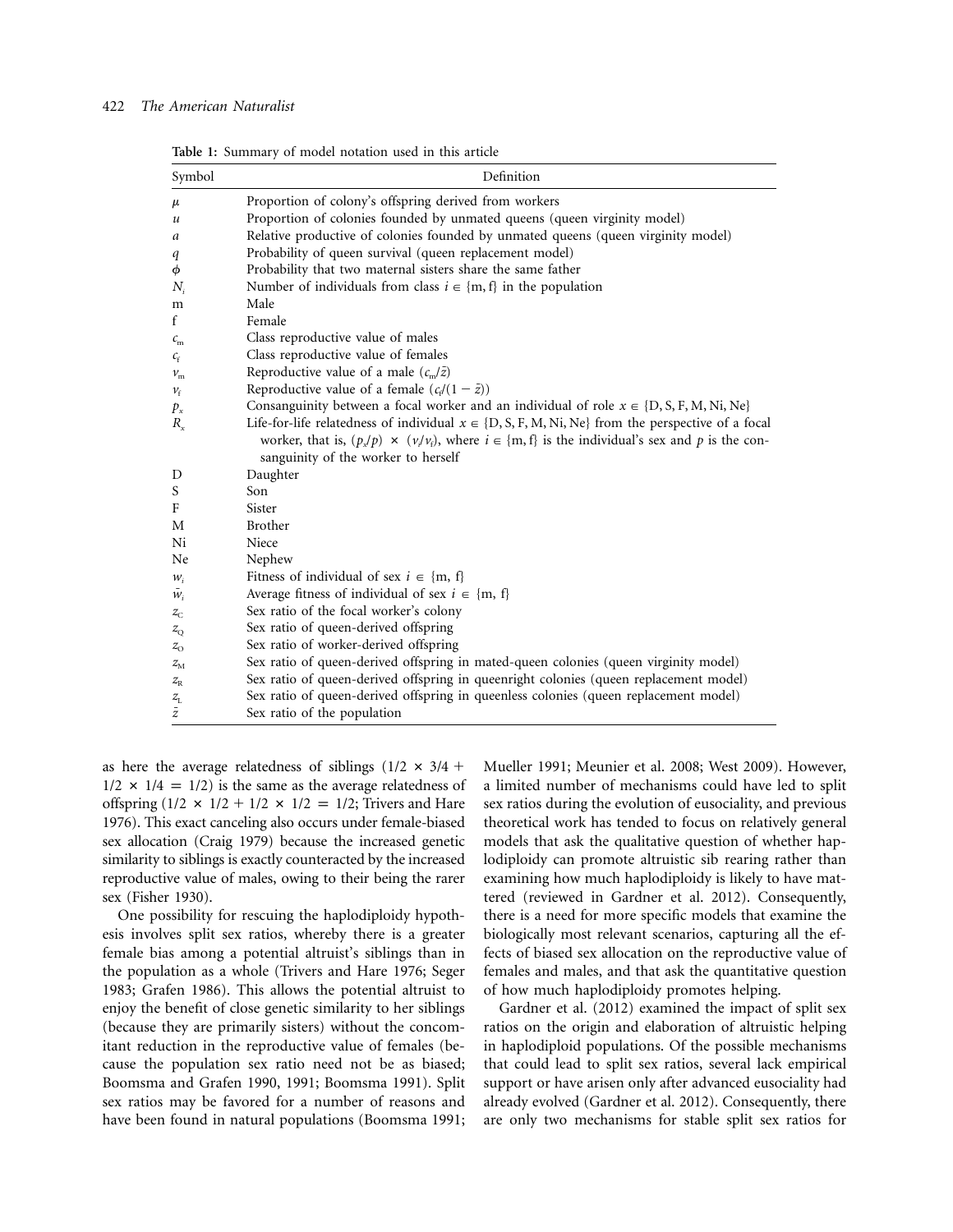which there is empirical evidence that they could have played a role en route to eusociality: queen virginity and queen replacement (Packer 1986; Godfray 1988; Yanega 1989; Boomsma 1991; Mueller 1991; Godfray and Hardy 1993; Kranz et al. 2000; Gardner et al. 2012). Analyzing these two cases, Gardner et al. (2012) showed that the haplodiploidy effect may promote or inhibit the evolution of altruistic helping, depending on whether helping is facultatively adjusted according to the sex allocation of the individual's colony, and also that the haplodiploidy effect tends to be small.

However, Gardner et al. (2012) examined the best-case scenarios for haplodiploidy to promote the evolution of eusociality and so made two restrictive assumptions. First, they assumed that there is negligible reproduction by workers within the colony. In reality, worker reproduction is significant in haplodiploid species, and conflict over male parentage is almost universal (Ratnieks et al. 2006). In a comparative analysis of 90 species of bees, wasps, and ants, Wenseleers and Ratnieks (2006) found that worker reproduction accounts for 0%–100% of the offspring produced in colonies, with a mean of 12%. This reduces the relatedness of workers to the offspring that they would help to raise (nieces and nephews rather than siblings) and hence would appear to reduce selection for helping. Second, building on the model of Craig (1979), Gardner et al. (2012) assumed that (rare) worker-produced offspring have the same sex ratio as do the offspring produced by the queen. In reality, workers of many species are unmated and hence able to produce only sons (Fletcher and Ross 1985; Bourke 1988; Ratnieks et al. 2006; Wenseleers and Ratnieks 2006). When there is a female-biased sex allocation at the population level, this increases the relative reproductive value of males and hence would appear to also reduce selection for helping.

Here, we extend Gardner et al.'s (2012) analysis to investigate the impact of relaxing these two restrictive assumptions. Specifically, we explore the consequences of allowing worker-produced offspring (1) to represent a significant fraction of the colony's reproductive success and (2) to have a sex ratio different from that of the queenproduced offspring. Following Gardner et al. (2012), we consider that the worker class has already evolved and thus determine the extent to which natural selection favors further elaboration of the helping undertaken by these workers. We consider helping that is either obligately expressed in all colonies in which workers occur or else facultatively adjusted according to the sex ratio of the worker's colony. We examine the two biologically relevant scenarios for stable split sex ratios: queen virginity and queen replacement. In each case we determine the potential for altruistic helping, which we compare with that obtained under diploidy, in order to assess whether, when, and to what extent haplodiploidy promotes eusociality.

#### **General Methods**

We consider a newly eclosed female who is choosing between helping her mother rear the colony's juveniles and producing her own offspring within the same colony. We assume that each colony contains one queen who, if mated, produces a cohort of female workers, followed by a cohort of reproductive juveniles of both sexes that the workers help to rear, with successfully reared reproductives leaving the colony to mate at random within the entire population (i.e., no inbreeding). We denote the probability that two maternal sisters share the same father by  $\phi$ . Throughout this article, we present general results that allow for both single and multiple mating  $(0 \le \phi \le 1)$  but give special attention to the predictions for monogamy ( $\phi = 1$ ). We focus on monogamy because (i) there is empirical support for eusociality to have evolved only in monogamous populations (Boomsma 2007, 2009, 2013; Hughes et al. 2008) and (ii) monogamy increases the genetic relatedness between a worker and the juveniles in her colony, constituting a best-case scenario for the evolution of eusociality (Boomsma 2007, 2009, 2013; Hughes et al. 2008). We assume that a proportion  $\mu$  of the colony's reproductive offspring are derived from the workers and  $1 - \mu$  derive from the queen. We assume worker control of the sex ratio of those offspring derived from the queen, and we denote the sex ratio (proportion male) of the queen-derived offspring by  $z_0$  and that of the worker-derived offspring by  $z_{\rm O}$ .

We consider two scenarios for worker reproduction. In the first scenario, we assume that each worker is able to mate and that her offspring have the same sex ratio as do those of the queen  $(z_0 = z_0)$ , under the control of the other workers. In the second scenario, we assume that workers do not mate and thus produce only male offspring  $(z_0 = 1)$ . This allows us to investigate the relaxation of Gardner et al.'s (2012) key assumptions—negligible worker reproduction and equal sex ratio for queen-derived and worker-derived offspring—both independently and also in conjunction. Throughout our analysis, we assume that colonies containing workers have them in sufficiently large numbers that from a focal worker's perspective, the colony's reproductive offspring that she may altruistically rear consists of a mixture of siblings and nieces/nephews, with her own sons/daughters comprising only a negligible fraction of these offspring. Relaxing this assumption would promote the evolution of helping, for the simple reason that some of the recipients of helping would be the worker's own offspring.

In both scenarios, workers manipulate the sex ratio of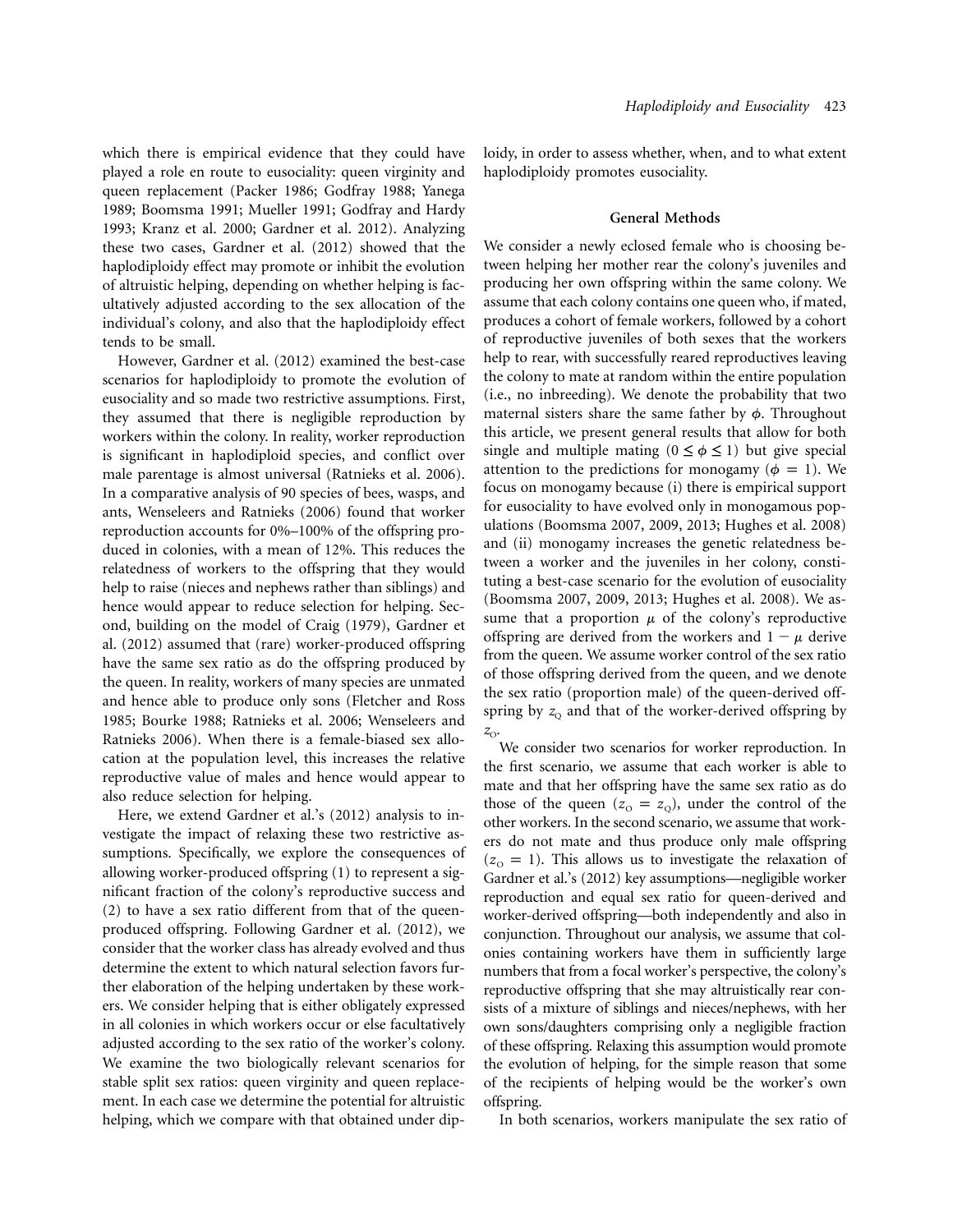the queen's offspring but through different mechanisms. In the first scenario, we consider that both queen and workers produce male and female eggs and it is the workers' decision, as a group, that determines the proportion of male and female juveniles that will be raised to adulthood. Thus, the sex ratios of queen-produced and workerproduced offspring are the same as the colony's sex ratio  $(z_{\rm o} = z_{\rm o} = z_{\rm c})$ . We model this scenario using a neighbormodulated (personal) fitness approach (Taylor 1996; Taylor and Frank 1996; Frank 1997, 1998; Rousset 2004; Taylor et al. 2007) to determine the effect of a gene expressed by workers and controlling the sex ratio of the colony's offspring,  $z_c$ . In the second scenario, we consider that workers cannot adjust the sex of their own offspring (they are all males;  $z_0 = 1$  but that they can manipulate the sex ratio of the queen-produced offspring ( $0 \le z_0 \le 1$ ). In this case, we use a neighbor-modulated fitness approach to determine the effect of a gene expressed by workers and controlling for the sex ratio of queen-produced offspring, *z*<sub>0</sub>. Notice that in this second scenario, workers are producing only sons and thus the sex ratio of the colony's juveniles will be more male biased than the offspring of the queen  $(z_c = (1 - \mu)z_0 + \mu \ge z_0).$ 

We then take an inclusive fitness approach (Hamilton 1963, 1964*a*, 1964*b*, 1970, 1972) to determine the value that a female worker places on her own offspring versus those of her colony. In the first case, the average value of the worker's offspring is  $z_0 v_m p_s + (1 - z_0) v_f p_p$ , where  $v_f$ and  $v_m$  are the reproductive values of a female and a male (see app. A for derivation), respectively, and  $p<sub>D</sub>$  and  $p<sub>S</sub>$  are the consanguinities between a focal worker and her daughters and her sons, respectively (see app. B for derivation). The average value of the colony's offspring can be written as  $z_{\text{C}}v_{\text{m}}p_{\text{m}} + (1 - z_{\text{C}})v_{\text{f}}p_{\text{p}}$  where  $p_{\text{f}}$  and  $p_{\text{m}}$  are the average consanguinities between a focal worker and a random female juvenile and a random male juvenile, respectively, in their colony. Helping to rear *b* of the colony's juveniles at a loss of *c* of her own offspring is favored by natural selection if this increases the worker's inclusive fitness, that is, if  $b[z_c v_m p_m + (1 - z_c)v_f p_f] > c[z_o v_m p_s + (1 - z_o)v_f p_b].$ We may rewrite this condition as  $c/b < \alpha$ , where

$$
\alpha = \frac{z_{\rm C} \nu_{\rm m} p_{\rm m} + (1 - z_{\rm C}) \nu_{\rm f} p_{\rm f}}{z_{\rm O} \nu_{\rm m} p_{\rm s} + (1 - z_{\rm O}) \nu_{\rm f} p_{\rm D}} \tag{1}
$$

is the potential for helping and represents the threshold cost/benefit ratio at which the worker is indifferent between helping to rear the colony's juveniles and producing her own offspring (Charnov 1978; Grafen 1986; Gardner et al. 2012). We say that haplodiploidy promotes altruistic helping if  $\alpha > 1$  and that haplodiploidy inhibits altruistic helping if  $\alpha$  < 1, as  $\alpha$  = 1 represents the best-case scenario for a diploid, outbred, fully monogamous population

(Gardner et al. 2012). This framework holds for both allor-nothing helping (i.e., all individuals choosing to develop as workers are completely sterile) and a continuum between the extremes of only helping and only reproducing (i.e., individuals choose to help a bit more versus a bit less). We summarize model notation in table 1.

## **Queen Virginity**

In this section, we investigate the impact of haplodiploidy on the potential for altruistic helping in the context of split sex ratios due to queen virginity. We consider a population composed of a large number of colonies, each founded by a single queen. We assume that a proportion *u* of queens are unmated and hence produce only sons, whereas the remaining proportion  $1 - u$  of queens are mated and produce both sons and daughters, including female workers. We denote by  $z<sub>M</sub>$  the sex ratio of the reproductive offspring produced by mated queens. As unmated-queen colonies do not have workers, we assume that their productivity is a proportion  $0 \le a \le 1$  of the productivity of the mated-queen colonies (Gardner et al. 2012). As workers are present only in mated-queen colonies and therefore help at only one type of colony, there is no useful distinction between helping that is obligate and helping that is facultative in response to colony type.

#### *Mated Workers*

We extend the queen virginity model presented by Gardner et al. (2012) by allowing workers to produce a significant share of the colony's offspring. We assume that workers are mated by unrelated males from their fathers' generation and that their offspring have the same sex ratio as the queenderived offspring in their colony  $(z_{\rm o} = z_{\rm M} = z_{\rm C})$ .

We find that the convergence stable sex ratio strategy (Taylor 1996; Taylor and Frank 1996) for colonies with workers is given by

$$
\bar{z}_{\rm c} = \frac{4 - \mu[\mu - 2(2 + \mu)\phi] - \mu[2a(2 - \mu)(1 + 2\phi) + (2 + \mu)(2 - \mu(1 - 2\phi))]}{4(1 - u)\{2 - \mu + [2 - (1 - \mu)\mu]\phi\}}
$$
\n(2a)

if 
$$
u \le \{(2 + \mu)[2 - \mu(1 - 2\phi)]\}/[2a(2 - \mu)(1 + 2\phi) + (2 + \mu)[2 - \mu(1 - 2\phi)]\}
$$
 and

$$
\bar{z}_{\rm C} = 0 \tag{2b}
$$

if  $u \geq \frac{(2 + \mu)[2 - \mu(1 - 2\phi)]}{2a(2 - \mu)(1 + 2\phi)} + \frac{(2 + \mu)^2}{2a^2 - \mu^2}$  $\mu$ [2 –  $\mu$ (1 – 2 $\phi$ )]} (see app. C for derivation). This solution can be used to calculate the population sex ratio,  $\bar{z} = [ua + (1 - u)\bar{z}_c]/[ua + (1 - u)].$  In agreement with Gardner et al. (2012), we find that as the proportion of unmated queens increases in the population and hence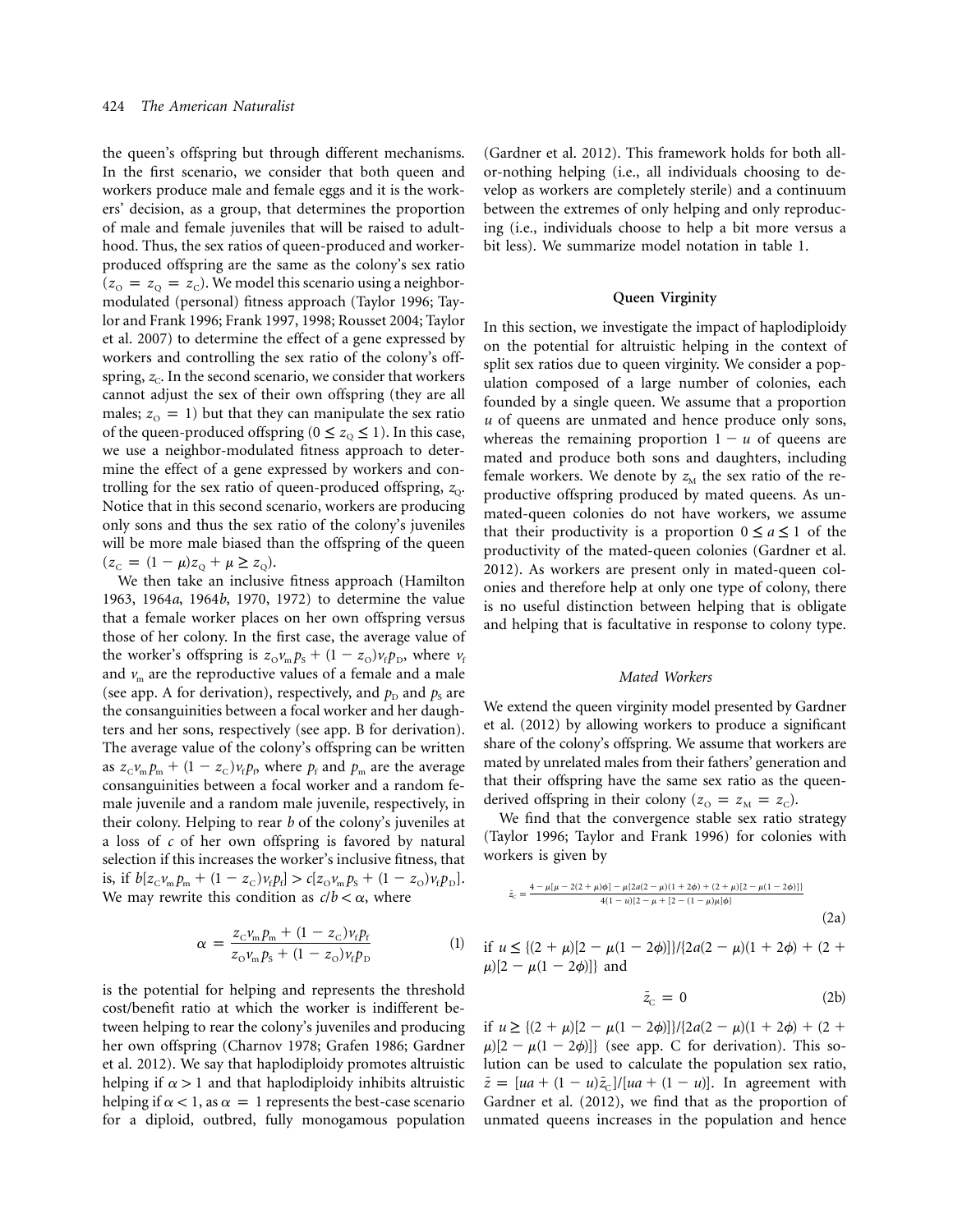reproductive females become rarer, the workers are favored to produce a lower proportion of males  $(\bar{z}_c;$  fig. 1).

We find that worker reproduction leads to workers favoring higher  $\bar{z}_c$  (fig. 1*A*). In the absence of worker reproduction, males may make genetic contributions to the next generation of reproductive females but do not contribute to the next generation of reproductive males. However, when workers reproduce, males make larger contributions to the next generation of reproductive females (by mating with workers, who then produce daughters) and are also able to contribute to the next generation of reproductive males (by fathering workers, who then produce sons; fig. 2). As a consequence, worker reproduction increases the class reproductive value of males and hence leads selection to favor a higher proportion of males.

In this scenario, the average value that a worker places on one of her colony's offspring is  $\bar{z}_{\text{C}}v_{\text{m}}[(1 - \mu)p_{\text{M}} +$  $(\mu p_{\text{Ne}}) + (1 - \bar{z}_{\text{C}}) \nu_{\text{f}} [(1 - \mu) p_{\text{F}} + \mu p_{\text{Ni}}]$ , where  $p_{\text{Ne}}$  is her consanguinity to a nephew and  $p_{Ni}$  is her consanguinity to a niece. As workers produce offspring with the same sex ratio as their colony, the average value they place on one of their own offspring is  $\bar{z}_C v_m p_s + (1 - \bar{z}_C) v_f p_D$ . Hence, the potential for helping is  $\alpha = {\bar{z}_c v_m[(1 - \mu)p_M + \mu p_{Ne}]} + (1 - \mu)p_{Ne}$  $(\bar{z}_c) v_f [(1 - \mu) p_F + \mu p_{Ni}] \} / [\bar{z}_c v_m p_s + (1 - \bar{z}_c) v_f p_{D}]$ . We substitute the appropriate reproductive values, consanguinity coefficients, and sex ratios, giving

$$
\alpha = \frac{(1 - u)\{2 - \mu + [2 - (1 - \mu)\mu]\phi\}[2 - \mu(1 - 2\phi)]}{4(1 - u)(2 - \mu) - 8[au(1 - \mu) - \mu(1 - u)]\phi}
$$
\n(3a)

if  $u \leq \frac{(2 + \mu)[2 - \mu(1 - 2\phi)]}{2a(2 - \mu)(1 + 2\phi)} + \frac{(2 + \mu)^2}{2a^2 - \mu^2}$  $\mu$ )[2 –  $\mu$ (1 – 2 $\phi$ )]} and

$$
\alpha = \frac{(2 - \mu)(1 + 2\phi)}{4} \tag{3b}
$$

if  $u \geq \frac{(2 + \mu)[2 - \mu(1 - 2\phi)]}{2a(2 - \mu)(1 + 2\phi)} + \frac{(2 + \mu)^2}{2a^2 - \mu^2}$  $\mu$ [2 –  $\mu$ (1 – 2 $\phi$ ]].

In the special case where there is no worker reproduction  $(\mu = 0)$ , equation (3) simplifies to equation (5) of Gardner et al. (2012), and we find that haplodiploidy promotes altruistic helping in the context of split sex ratios due to queen virginity and that this effect increases with the proportion of unmated queens ( $\alpha > 1$  and  $d\alpha/du \ge 0$ , when  $\mu = 0$ ; fig. 3*A*). Colonies with mated queens are favored to produce an excess of females (fig. 1*A*), resulting in split sex ratios between mated-queen colonies and unmated-queens colonies (which produce only males). Consequently, all workers occur only in mated-queen colonies and are able to gain a relatedness advantage of having a higher proportion of sisters without this being completely canceled by an equivalent female bias at the population level.



**Figure 1:** Split sex ratios due to queen virginity. The sex ratio (proportion males) is plotted against the proportion of unmated queens (*u*), assuming that workers are mated and produce offspring with the same sex ratio as the queen's offspring ( $z_0 = z_0$ ) and that a proportion  $\mu$  of offspring are produced by workers. The figures show the sex ratio in colonies with mated queens (*A*; *z*<sub>C</sub>) and the population sex ratio  $(B; \overline{z})$ .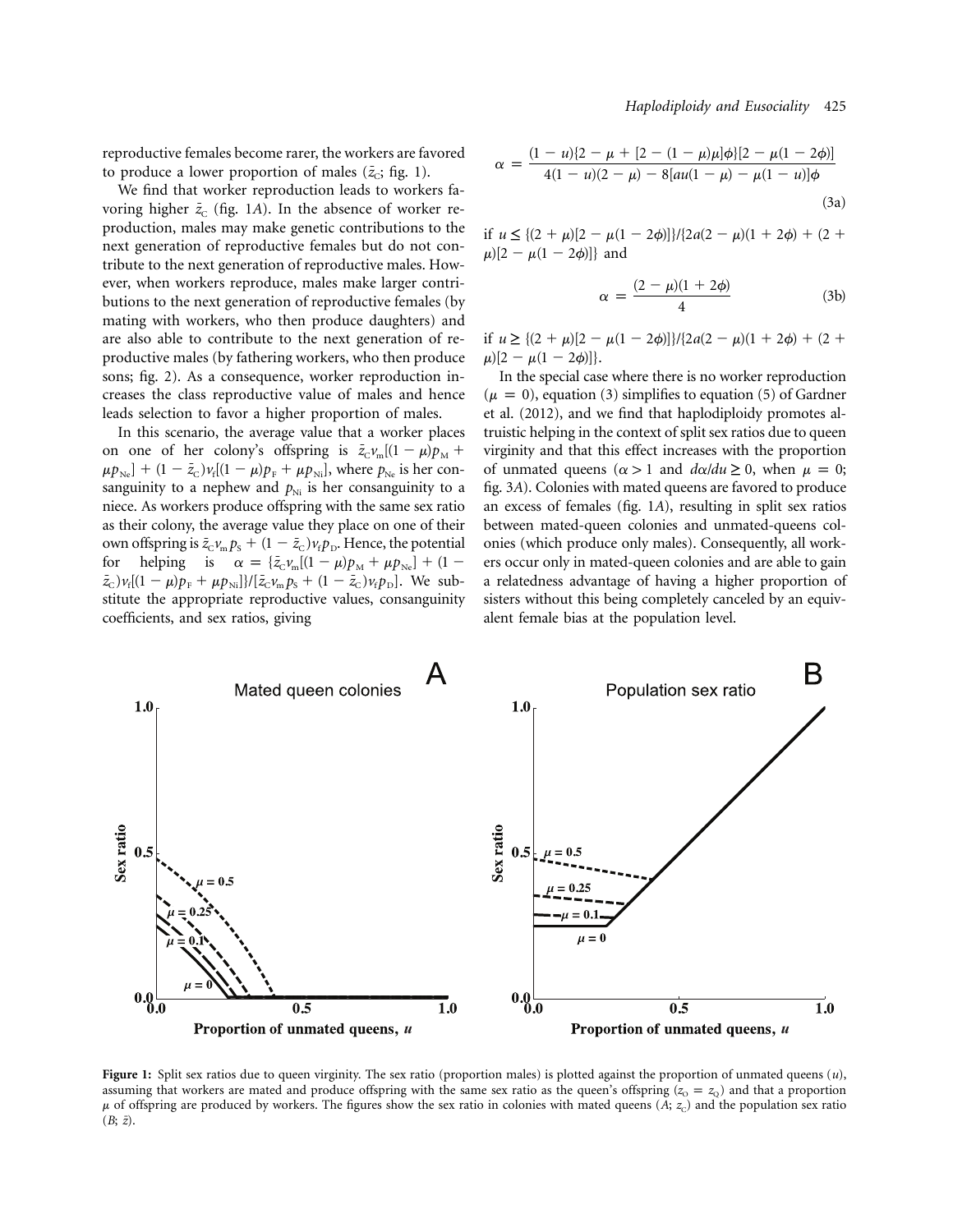

**Figure 2:** Worker reproduction and reproductive value. *A*, In the absence of worker reproduction, a male contributes half the genes of his diploid daughters but no genes to the haploid males produced by the queen. Thus, the genetic contribution of females to future generations is twice the contribution of males. *B*, If workers produce offspring, a male may contribute to the next generation of males through his grandsons (dashed blue lines). Consequently, worker reproduction increases the relative genetic contribution of males to future generations. The relative genetic contribution of males to future generations is further increased if the males also mate with workers.

However, when worker reproduction is considered  $(\mu > 0)$ , we find that the potential for helping decreases with increasing worker reproduction ( $d\alpha/d\mu \leq 0$ ; fig. 3A). As the proportion of worker reproduction increases in the population, the increased reproductive value of males drives an increase in the colony's sex ratio (fig. 3*A*). This results in a decrease in the relatedness between a worker and the offspring in her colony, which reduces the potential for helping. If the rate of worker reproduction is sufficiently high and queen unmatedness is sufficiently low, then this can even result in haplodiploidy inhibiting the evolution of altruistic helping. Specifically,  $\alpha < 1$  when  $u < (\{2 + \mu - \}$  $\phi[2-\mu(1-\mu)]\left[(2-\mu(1-2\phi)]\right)/(4-\mu^2-\phi\left{(4-8a(1-\mu)\right)}\right]$  $\mu$ ) -  $\mu$ [8 -  $\mu$ (1 -  $\mu$ )]} - 2 $\mu$  $\phi$ <sup>2</sup>[2 -  $\mu$ (1 -  $\mu$ )]).

The empirical data on levels of virginity in outbreeding haplodiploid species, consistent with the expected breeding system of species en route to eusociality, show a range of  $0.00 < u < 0.06$  with a mode of  $u = 0$  (Godfray and Hardy 1993; West 2009). Within this range, the potential for helping is maximized when  $u = 0.06$ . Focusing on the bestcase scenario of  $u = 0.06$  and  $a = 1$ , we find that haplodiploidy actually inhibits the evolution of altruistic helping if the extent of worker reproduction exceeds  $\mu \approx 0.11$  (fig. 3A). However, we might expect levels of virginity to be lower in social species (lower *u*) because there will be selection to avoid the large cost associated with not being able to produce workers. Workerless colonies are also expected to have lower productivity (lower

*a*). Both effects will act to further decrease the potential for altruistic helping.

#### *Unmated Workers*

We now assume that workers are unmated. In this case, the workers produce a proportion  $\mu$  of the colony's offspring, and these worker-derived offspring are all males  $(z_0 = 1)$ . The remaining proportion  $1 - \mu$  of the colony's offspring are queen derived, and the workers set the sex ratio of these offspring to  $z_M$ . Thus, from the point of view of a random worker, the colony offspring is composed of  $(1 - \mu)z_M$  brothers,  $(1 - \mu)(1 - z_M)$  sisters, and  $\mu$  nephews (recall that each worker's own offspring represents a negligible fraction of the colony's brood).

We find that the convergence stable sex ratio strategy of workers for the queen-derived offspring within colonies with workers is given by

$$
\bar{z}_{\scriptscriptstyle M} = \frac{(2 - 3\mu - 2\mu\phi)(1 - u) - 2au(1 + 2\phi)}{4(1 - u)(1 - \mu)(1 + \phi)} \tag{4a}
$$

if  $u \leq [2 - \mu(3 + 2\phi)]/[2 + 2a(1 + 2\phi) - \mu(3 + 2\phi)]$  and

$$
\bar{z}_{\rm M} = 0 \tag{4b}
$$

if  $u \ge [2 - \mu(3 + 2\phi)]/[2 + 2a(1 + 2\phi) - \mu(3 + 2\phi)]$  (see app. C for derivation). This solution can be used to calculate the colony's sex ratio  $\bar{z}_c = \mu + (1 - \mu)\bar{z}_M$  and the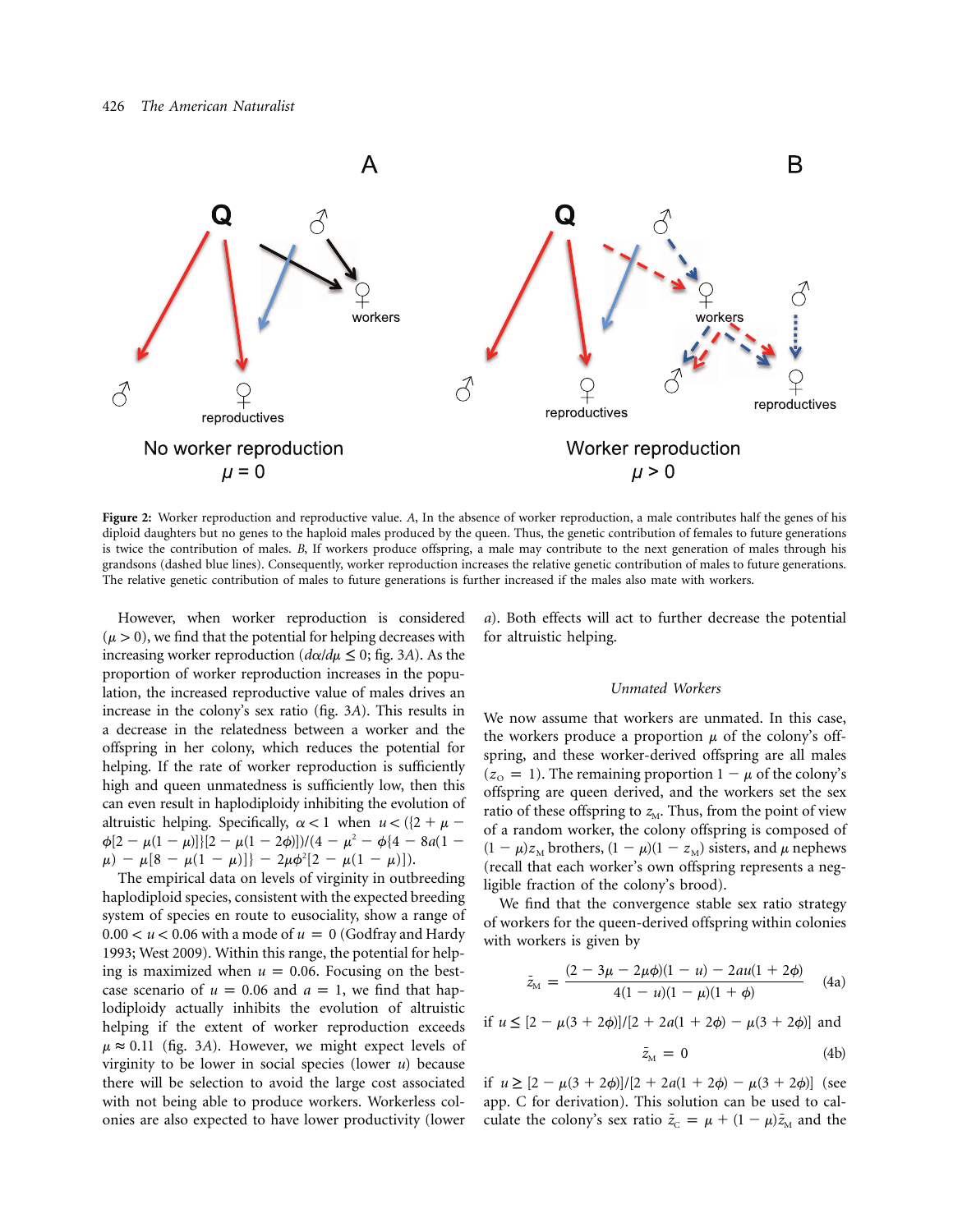

**Figure 3:** Potential for helping with queen virginity. The potential for helping  $(\alpha)$  is plotted against the proportion of unmated queens  $(u)$ , assuming that a proportion  $\mu$  of offspring are produced by workers. The figures show the scenarios where workers are mated and produce offspring with the same sex ratio as the queen's offspring (*A*;  $z_0 = z_0$ ) and workers are unmated and produce only sons (*B*;  $z_0 = 1$ ). In both cases we consider the best-case scenario of equal productivity among colonies ( $a = 1$ ) and strict monogamy ( $\phi = 1$ ). The shaded area shows the empirical range found for the rate of unmated queens in natural populations  $(0 < u < 0.06)$ .

population sex ratio  $\bar{z} = [au + (1 - u)z_M(1 - \mu) +$  $\mu$ /[1 – (1 – *a*)*u*]. Both queen virginity and unmated worker reproduction increase the proportion of males in the population, and, as a result, workers are favored to bias the sex ratio of queen-derived offspring toward females  $(d\bar{z}_M/du \leq 0$  and  $d\bar{z}_M/d\mu \leq 0$ ; fig. E1; figs. E1, E2 available online).

In this scenario, the average value that a worker places on one of the colony's offspring is  $\bar{\mu}v_{\rm m}p_{\rm Ne} + (1 \mu$ )[ $\bar{z}_{M}v_{\rm m}p_{\rm M} + (1 - \bar{z}_{\rm M})v_{\rm f}p_{\rm F}$ ]. As workers are unmated, they may produce only sons  $(z_0 = 1)$  and so the value the worker places on one of her own offspring is  $v_m p_s$ . Hence, the potential for helping is  $\alpha = {\mu v_{\rm m} p_{\rm Ne} + (1 - \alpha)^2}$  $\mu$ )[ $\bar{z}_{M}v_{m}p_{M} + (1 - \bar{z}_{m})v_{f}p_{F}$ ]}/ $v_{m}p_{S}$ . Substituting the appropriate reproductive values, consanguinity coefficients, and sex ratios, this is

$$
\alpha = \frac{2 - \mu(1 - 2\phi)}{4} \tag{5a}
$$

if  $u \leq [2 - \mu(3 + 2\phi)]/[2 + 2a(1 + 2\phi) - \mu(3 + 2\phi)]$  and

$$
\alpha = \frac{[au + \mu(1 - u)](1 + 2\phi)}{2(1 - u)}
$$
(5b)

if  $u \geq [2 - \mu(3 + 2\phi)]/[2 + 2a(1 + 2\phi) - \mu(3 + 2\phi)].$ 

We find that when workers are unmated and hence

constrained to produce only male offspring  $(z_0 = 1)$ , haplodiploidy inhibits the evolution of eusociality at low to medium rates of queen virginity, even when worker reproduction is negligible (fig. 3*B*). Specifically,  $\alpha$  < 1 when  $u < [2 - \mu(1 + 2\phi)]/[2 - \mu(1 + 2\phi) + a(1 + 2\phi)]$  (fig. 3*B*). This is because the overall population sex ratio is female biased, which increases the reproductive value of males relative to that of females. Consequently, this leads to scenarios where sons are worth more to a worker than a female-biased mixture of siblings ( $\alpha$  < 1).

We also find that higher rates of worker reproduction promote the evolution of helping ( $d\alpha/d\mu \geq 0$ ; fig. 3*B*). This is in the direction opposite to what we found when workers produced offspring of both sexes (fig. 3*B*). The reason for this difference is that an increase in the rate of worker reproduction increases the population sex ratio when workers can produce only sons, which increases the reproductive value of females. This increases the value of a mixture of sisters, brothers, and nephews relative to that of sons.

As the rates of worker reproduction  $(\mu)$  and queen virginity (*u*) increase, this eventually leads to a male-biased population sex ratio, which decreases the value of sons, such that their relative value drops below that of a mixture of siblings and nephews. When this happens, haplodiploidy acts to promote the evolution of helping ( $\alpha > 0$ ; fig. 1*B*).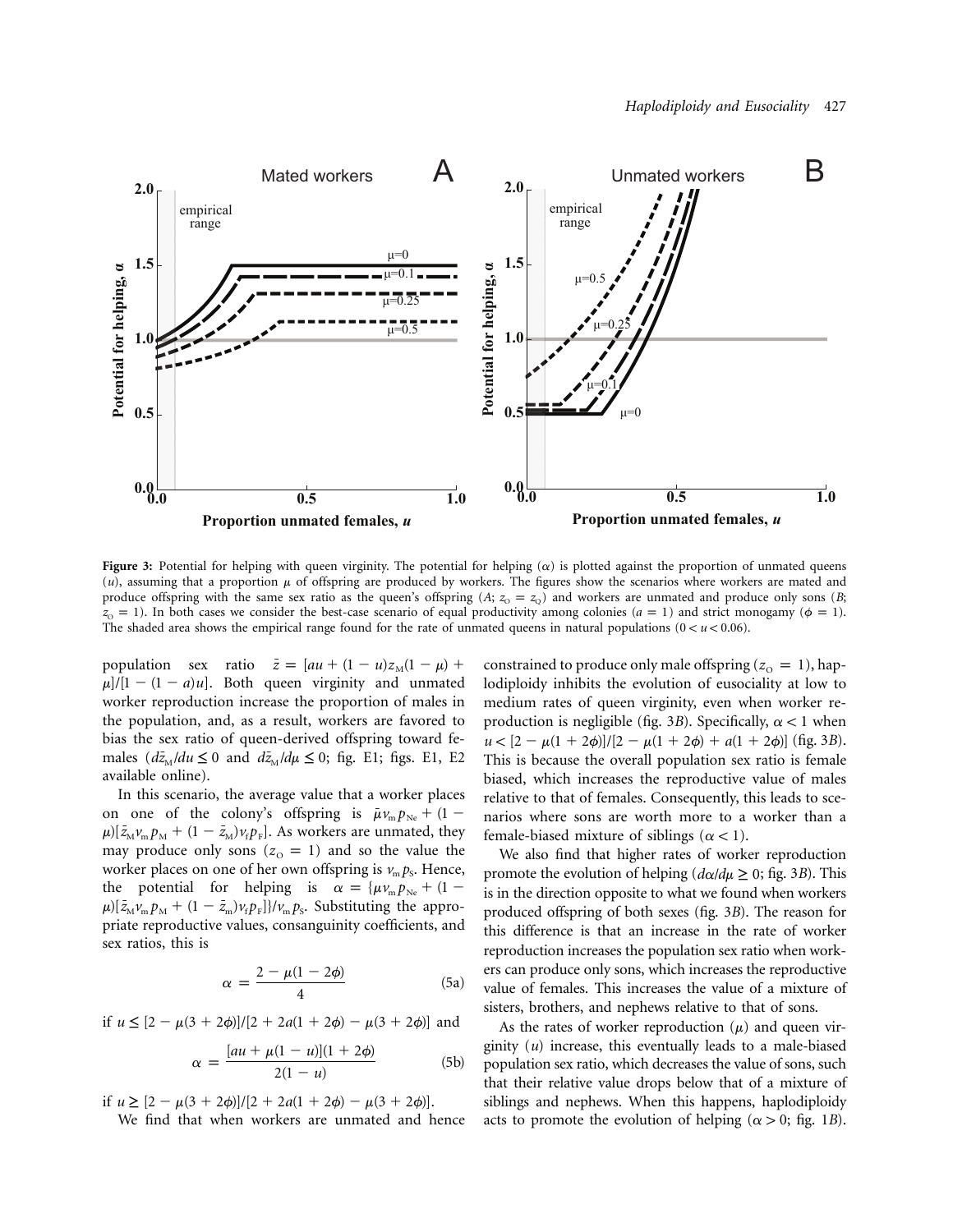If we consider the high end of the observed empirical range, with 6% virgin queens ( $u = 0.06$ ), we find that haplodiploidy promotes the evolution of altruistic helping only if the extent of worker reproduction exceeds  $\mu \approx 0.60$  (fig. 1*B*), which is much higher than the mean observed in empirical studies ( $\mu \approx 0.12$ ; Wenseleers and Ratnieks 2006).

## **Queen Replacement**

We now investigate the impact of haplodiploidy on the potential for altruistic helping in the context of split sex ratios due to queen replacement. We consider a population composed of a large number of colonies, each founded by a single queen. We assume that a proportion *q* of colonies are headed by their original queen ("queenright"), whose reproductive offspring have a sex ratio of  $z<sub>R</sub>$ . The remaining proportion  $1 - q$  of colonies are headed by a replacement queen ("queenless"), who is a daughter of the original queen and a sister of the colony's workers and whose offspring have a sex ratio of  $z_L$ .

In this model, workers may find themselves in two different types of colony—queenless versus queenright—so we may usefully draw a distinction between obligate helping, which is expressed at the same level in both colonies, and facultative helping, which is restricted to one type of colony only. If helping is facultative, it is more likely to be favored in queenright colonies, as these will tend to have a relatively greater female bias in their sex ratios (Gardner et al. 2012). Hence, when considering facultative helping, we will restrict attention to helping in queenright colonies.

## *Mated Workers*

We extend the queen replacement model presented by Gardner et al. (2012) by allowing workers to produce a significant share of the colony offspring. We assume that workers are mated by unrelated males from their fathers' generation and that their offspring have the same sex ratio as the queen-derived offspring in their colony ( $z_0 = z_c$ ). We find that the joint convergence sex ratios for queenright  $(\bar{z}_{R})$  and queenless  $(\bar{z}_{L})$  colonies are

$$
(\bar{z}_{R}, \bar{z}_{L}) = \left(0, \frac{3 - q(1 - u)}{4(1 - q)}\right)
$$
 (6a)

if  $q \leq 1/(3 + \mu)$ ,

$$
(\bar{z}_{R}, \bar{z}_{L}) = (0, 1) \tag{6b}
$$

if  $1/(3 + \mu) \le q \le [(1 + 2\phi)(2 - \mu)]/[6 + 4\phi - \mu(1 +$  $\mu$ ) $(1 - 2\phi)$ ], and

$$
(\bar{z}_{\rm R}, \bar{z}_{\rm L}) = \left( \frac{(2 - \mu)[1 - q(3 + \mu)] - 2\{2 - \mu - q[2 + (1 + \mu)\mu]\phi\}}{4q\{2 - \mu + [2 - (1 - \mu)\mu]\phi\}}, 1 \right)
$$
(6c)

if  $q \ge [(1 + 2\phi)(2 - \mu)]/[6 + 4\phi - \mu(1 + \mu)(1 - 2\phi)]$  (see app. D for derivation). This solution can be used to calculate the population sex ratio  $\bar{z} = q\bar{z}_R + (1 - q)\bar{z}_L$ , with worker reproduction leading again to a higher proportion of males (fig. 4).

If helping is a facultative trait, expressed only in queenright colonies, the average value that a worker places on one of the queenright colony's offspring is  $\bar{z}_{R} v_{m} [\mu p_{Ne}]$  $(1 - \mu)p_M$  +  $(1 - \bar{z}_R)v_f[\mu p_{Ni} + (1 - \mu)p_F]$ , and the average value she places on one of her own offspring is  $\bar{z}_{R} \nu_{m} p_{S} + (1 - \bar{z}_{R}) \nu_{f} p_{D}$ . The potential for helping is  $\alpha =$  $\{\bar{z}_{R}\nu_{m}[\mu p_{Ne} + (1 - \mu)p_{M}] + (1 - \bar{z}_{R})\nu_{f}[\mu p_{Ni} + (1 - \mu)p_{F}]\}$  $[\bar{z}_{R}v_{m}p_{s} + (1 - \bar{z}_{R}v_{i}p_{D})]$ . Substituting the appropriate reproductive values, consanguinity coefficients, and sex ratios, this gives

$$
\alpha = \frac{(2 - \mu)(1 + 2\phi)}{4} \tag{7a}
$$

if 
$$
q \leq [(1 + 2\phi)(2 - \mu)]/[6 + 4\phi - \mu(1 + \mu)(1 - 2\phi)]
$$
 and

$$
\alpha = \frac{q\{2 - \mu + [2 - (1 - \mu)\mu]\phi\}[2 - \mu(1 - 2\phi)]}{4q[2 - \mu(1 - \phi) + \phi] - 4(1 - \mu)\phi} \tag{7b}
$$

if  $q \geq [(1 + 2\phi)(2 - \mu)]/[6 + 4\phi - \mu(1 + \mu)(1 - 2\phi)].$ 

Considering the facultative helping scenario with negligible worker reproduction ( $\mu = 0$ ), we recover Gardner et al.'s (2012) result that haplodiploidy always promotes facultative helping. However, as we increase the level of worker reproduction, we find that this decreases the extent to which facultative helping is promoted  $(d\alpha/d\mu \leq 0)$  and even leads to facultative helping being inhibited ( $\alpha$  < 1; fig. 5*A*). The reason for this is that worker reproduction (1) increases the relative reproductive value of males (fig. 2) and (2) decreases the relative relatedness of the workers to the mixture of siblings and nephews that they could help to rear. Both of these factors reduce the value of helping relative to rearing their own offspring.

The potential for facultative helping also increases with the proportion of colonies where the queen is replaced  $(d\alpha/dq \leq 0)$ . Specifically, for relatively lower frequency of queen replacement (if  $q > [(2 - \mu)(1 + 2\phi)]/[6 + 4\phi \mu(1 + \mu)(1 - 2\phi)$ ), helping can be promoted by haplodiploidy (if  $\mu < 2(2\phi - 1)/(1 + 2\phi)$ ). The reason for this is that queenless colonies produce a relatively male-biased sex ratio, which increases the relative reproductive value of females and hence increases the value of a female-biased brood of siblings in the queenright colonies. If the frequency of queen replacement is higher (if  $q < |(2 -$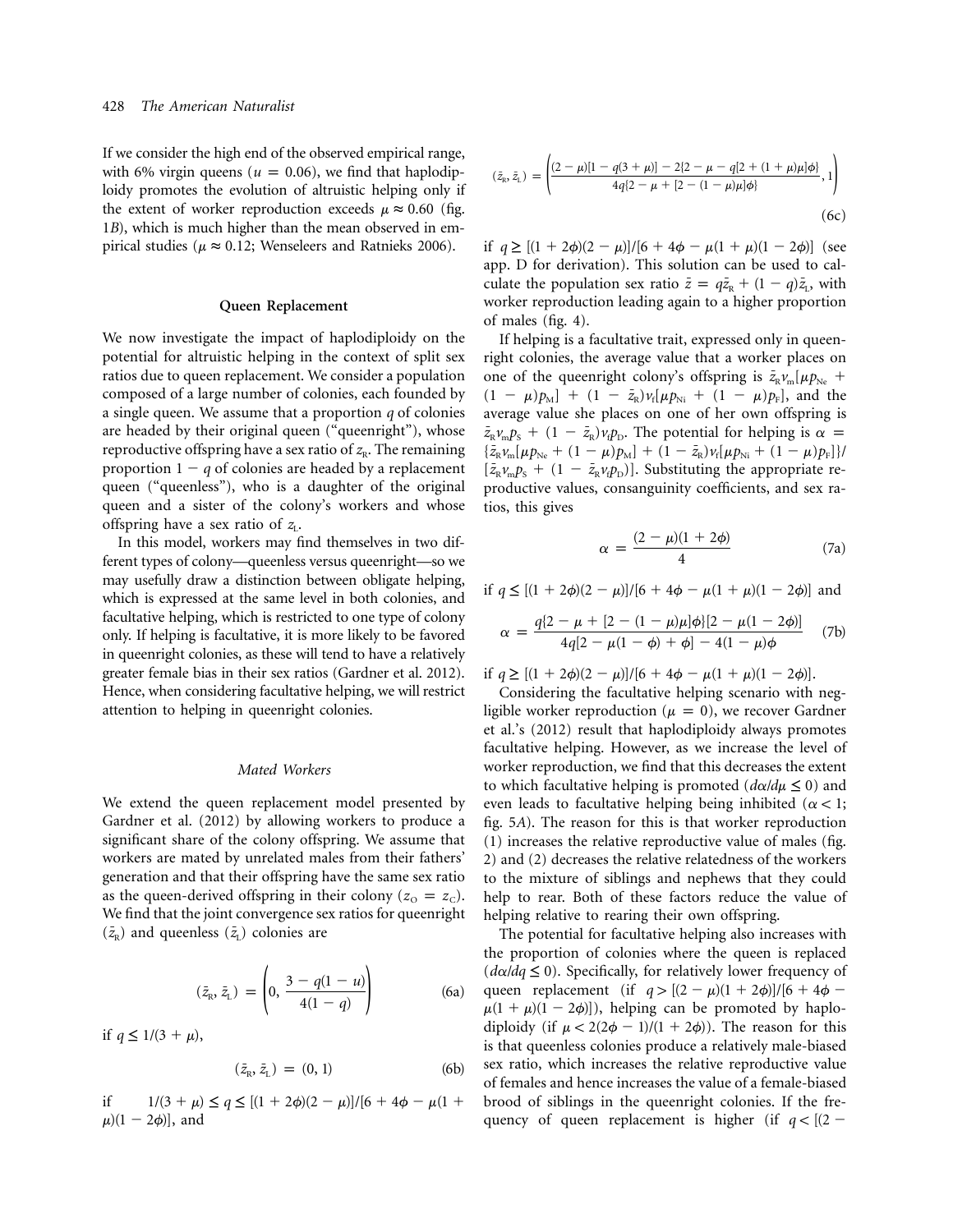

 $\mu$ )(1 + 2 $\phi$ )]/[6 + 4 $\phi$  –  $\mu$ (1 +  $\mu$ )(1 – 2 $\phi$ )]), it no longer affects the potential for helping  $(\alpha)$ , which decreases with worker reproduction  $(\alpha > 1$  if  $\mu < 2(2\phi - 1)/(1 + 2\phi))$ .

A small number of empirical studies on primitive eusocial bees have estimated that levels of queen replacement are between 20% and 40% (0.6  $\leq q \leq 0.8$ ,  $n = 3$ ) in species with split sex ratios due to queen replacement (Packer 1986; Yanega 1989; Mueller 1991). However, at low rates of queen replacement, it could be hard to observe both queen replacement and the subsequent split sex ratios, and so we consider the range of 0%–40% queen replacement ( $0.6 ≤ q ≤ 1$ ; Chapuisat and Keller 1999; Meunier et al. 2008; West 2009). In the best-case scenario for the evolution of eusociality, with queen replacement at 40%  $(q = 0.6)$ , we find that haplodiploidy inhibits the evolution of facultative altruistic helping whenever the extent of worker reproduction exceeds  $\mu \approx 0.4$  (fig. 5A).

We now consider the evolution of obligate helping, expressed equally by workers in queenright and queenless workers. In this case, the average value that a worker places on one of her colony's offspring is  $q\{\bar{z}_{\rm R}v_{\rm m}[\mu p_{\rm Ne} + (1 - \mu)\]$  $p_{\text{M}}$ ] +  $(1 - \bar{z}_{\text{R}}) v_{\text{f}} [\mu p_{\text{Ni}} + (1 - \mu) p_{\text{F}}]$ } +  $(1 - q) [\bar{z}_{\text{L}} v_{\text{m}} p_{\text{Ne}} +$  $(1 - \bar{z}_L) v_i p_{Ni}$ , and the average value she places on one of her own offspring is  $q[\bar{z}_{\rm R}v_{\rm m}p_{\rm s} + (1 - \bar{z}_{\rm R})v_{\rm f}p_{\rm D}] + (1 - \bar{z}_{\rm R})v_{\rm s}$  $q$ )[ $\bar{z}_L v_m p_s + (1 - \bar{z}_L) v_i p_p$ ]. Thus, the potential for helping is  $\alpha = (q \{ \bar{z}_{\rm R} v_{\rm m} [\mu p_{\rm Ne} + (1 - \mu) p_{\rm M}] + (1 - \bar{z}_{\rm R}) v_{\rm f} [\mu p_{\rm Ni} + (1 - \mu) p_{\rm M}]$  $\mu$ ) $p_{\rm F}$ ]} + (1 - *q*)[ $\bar{z}_{\rm L} v_{\rm m} p_{\rm Ne}$  + (1 -  $\bar{z}_{\rm L} v_{\rm f} p_{\rm Ni}$ ])/{ $q[\bar{z}_{\rm R} v_{\rm m} p_{\rm S}$  + (1  $- \bar{z}_{R}$ ) $v_{t}p_{D}$ ] + (1 - *q*)[ $\bar{z}_{L}v_{m}p_{S}$  + (1 -  $\bar{z}_{L}$ ) $v_{t}p_{D}$ ]}. Substituting the appropriate reproductive values, consanguinity coefficients, and sex ratios, this gives

$$
\alpha = \frac{[1 + q(1 - \mu)](1 + 2\phi)}{4} \tag{8a}
$$

if  $q \leq 1/(3 + \mu)$ ,

$$
\alpha = \frac{1 + 2\phi}{3 + \mu} \tag{8b}
$$

if  $1/(3 + \mu) \le q \le [(1 + 2\phi)(2 - \mu)]/[6 + 4\phi - \mu(1 +$  $\mu$ ) $(1 - 2\phi)$ ], and

$$
\alpha = \frac{\{2 - \mu + [2 - (1 - \mu)\mu]\phi\}[1 + 2\phi + q(1 - \mu)(1 - 2\phi)]}{4\{2 - \mu(1 - \mu\phi) + [1 - q(1 - \mu)^2]\phi\}} \quad (8c)
$$

if 
$$
q \ge [(1 + 2\phi)(2 - \mu)]/[6 + 4\phi - \mu(1 + \mu)(1 - 2\phi)].
$$
  
In the case of no worker reproduction ( $\mu = 0$ ), we

**Figure 4:** Split sex ratios due to queen replacement. The sex ratio (proportion males) is plotted against the proportion of queenright colonies (*q*), assuming that workers are mated and produce offspring with the same sex ratio as the queen's offspring  $(z_0 = z_0)$  and that a proportion  $\mu$  of offspring are produced by workers. The figures show the sex ratios in queenright colonies  $(A; z_R)$ , queenless colonies  $(B; z<sub>L</sub>)$ , and the overall population  $(C; \bar{z})$ .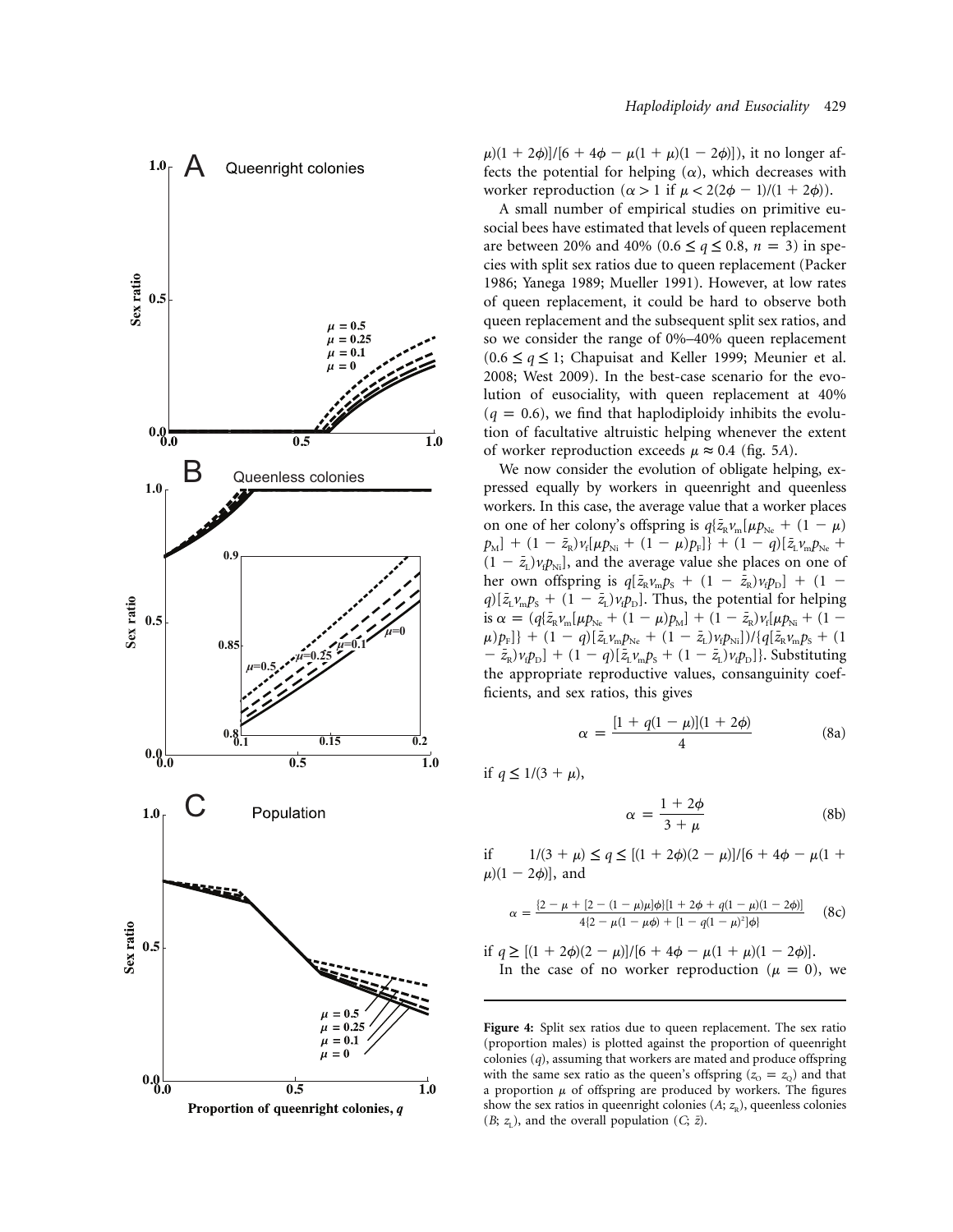

**Figure 5:** Potential for helping in the queen replacement model with mated workers. The potential for helping  $(\alpha)$  is plotted against the proportion of queenright colonies (*q*), assuming that workers are mated and produce offspring with the same sex ratio as the queen's offspring ( $z_0 = z_0$ ) and that a proportion  $\mu$  of offspring are produced by workers. The figures show the potential for facultative helping given only in queenright colonies (*A*) and obligate helping given at both queenright and queenless colonies (*B*). The shaded area shows the empirical range observed in natural populations  $(0.6 < q < 1)$ .

recover Gardner et al.'s (2012) result that haplodiploidy has no influence on the evolution of obligate helping  $(\alpha = 1)$  when the rate of queen replacement is low  $(q > 0.67)$  and inhibits the evolution of obligate helping  $(\alpha < 1)$  at higher levels of queen replacement ( $q < 0.67$ ; fig. 5*B*). As the rate of worker reproduction increases  $(\mu > 0)$ , this increases the relative reproductive value of males (fig. 2) and leads to workers rearing a higher proportion of worker-derived offspring. Both of these factors increase the sex ratio among the offspring that the workers help to rear (fig. 4). All of these factors decrease the average relatedness between a worker and her colony's offspring and hence decrease the potential for helping (fig. 5*B*).

As worker reproduction increases, this decreases the extent to which haplodiploidy promotes the evolution of obligate helping  $(d\alpha/d\mu \leq 0;$  fig. 5*B*). Indeed, if worker reproduction is nonnegligible, then obligate helping is always inhibited by haplodiploidy ( $\alpha$  < 1 if  $\mu$  > 0; fig. 5*B*). The reason for this, as discussed above, is that worker reproduction increases the relative reproductive value of males and hence decreases the relative relatedness to the offspring (siblings and nephews) that the worker could help to rear.

#### *Unmated Workers*

We now consider the consequences of reproductive workers being unmated. All our assumptions are the same as in the worker reproduction model, except that the workerderived offspring are all males ( $z<sub>o</sub> = 1$ ). We find that the joint convergence stable sex ratio strategy for queenright  $(\bar{z}_{R})$  and queenless  $(\bar{z}_{I})$  colonies is given by

$$
(\tilde{z}_{\alpha}, \tilde{z}_{\alpha}) = \begin{cases} \left(0, \frac{3 - q(1 - \mu) - 4\mu}{4(1 - q)(1 - \mu)}\right) & q \leq \frac{1}{3(1 - \mu)} \\ & \text{if } \frac{1}{3(1 - \mu)} \leq q \leq \frac{1 + 2\phi}{(1 - \mu)(3 + 2\phi)} \\ & \text{if } \frac{1}{3(1 - \mu)} \leq q \leq \frac{1 + 2\phi}{(1 - \mu)(3 + 2\phi)} \end{cases} (9a)
$$

when  $\mu \leq (3 - q)/(4 - q)$  and by

$$
(\bar{z}_{R}, \bar{z}_{L}) = (0, 0) \tag{9b}
$$

when  $\mu \geq (3 - q)/(4 - q)$  (see app. D for derivation). This solution can be used to calculate the population sex ratio  $\bar{z} = \mu + (1 - \mu)[q\bar{z}_R + (1 - q)\bar{z}_L]$ . Both queen replacement and worker reproduction increase the population sex ratio. As a result, workers from both queenright and queenless colonies are selected to bias the sex ratio of queen-derived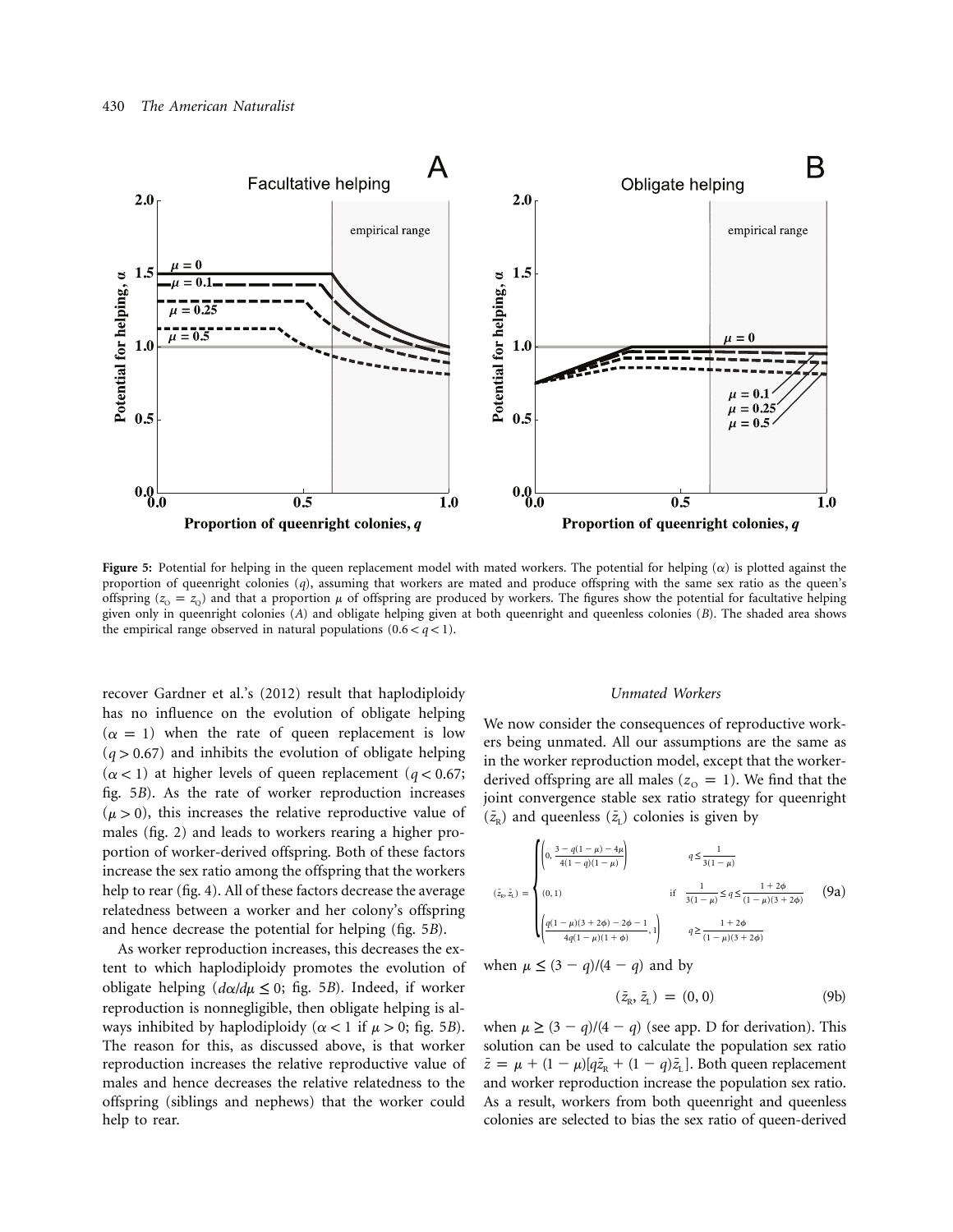

**Figure 6:** Potential for helping in the queen replacement model with unmated workers. The potential for helping  $(\alpha)$  is plotted against the proportion of queenright colonies (*q*), assuming that workers are unmated and produce only sons ( $z_0 = 1$ ) and that a proportion  $\mu$ of offspring are produced by workers. The figures show the potential for facultative helping given only in queenright colonies (*A*) and obligate helping given at both queenright and queenless colonies (*B*). The shaded area shows the empirical range observed in natural populations  $(0.6 < q < 1)$ .

offspring toward the production of females ( $d\bar{z}_R/dq \geq 0$  and  $d\bar{z}_p/d\mu \leq 0$  and  $d\bar{z}_p/d\mu \leq 0$ ; fig. E2).

If helping is a facultative trait, expressed only in queenright colonies, the average value that a worker places on one of the colony's offspring is  $\mu v_m p_{\text{Ne}} + (1 \mu$ )[ $\bar{z}_{R}v_{m}p_{M} + (1 - \bar{z}_{R})v_{f}p_{F}$ ], and the average value that she places on one of her own offspring is  $v_m p_s$ . Thus, the potential for helping is  $\alpha = {\bar{z}}_R v_M [\mu p_{Ne} + (1 - \mu) p_M] +$  $(1 - \bar{z}_{R})v_{f}[\mu p_{Ni} + (1 - \mu)p_{F}]/[\bar{z}_{R}v_{m}p_{S} + (1 - \bar{z}_{R})v_{f}p_{D}].$ Substituting the appropriate reproductive values, consanguinity coefficients, and sex ratios, we obtain

$$
\alpha = \begin{cases}\n\frac{(2 - \mu)(1 + 2\phi)}{4} & q \le \frac{1}{3(1 - \mu)} \\
\frac{[1 - q(1 - 2\mu)](1 + 2\phi)}{4q} & \text{if } \frac{1}{3(1 - \mu)} \le q \le \frac{1 + 2\phi}{(1 - \mu)(3 + 2\phi)} \\
\frac{2 - \mu(1 - 2\phi)}{4} & q \ge \frac{1 + 2\phi}{(1 - \mu)(3 + 2\phi)}\n\end{cases}
$$

(10a)

when  $\mu \leq (3 - q)/(4 - q)$  and

$$
\alpha = \frac{(5 - q)\mu(1 + 2\phi)}{4(3 - q)}
$$
 (10b)

when  $\mu \geq (3 - q)/(4 - q)$ . If the extent of worker repro-

duction is negligible ( $\mu \approx 0$ ), haplodiploidy promotes facultative helping only if the frequency of queen replacement is sufficiently high  $(q < (1 + 2\phi)/(5 + 2\phi)$ ; fig. 6A). This result differs from that of Gardner et al. (2012), who showed that haplodiploidy always promotes facultative helping. This difference stems from us considering that workers produce only sons rather than a mixture of sons and daughters in the same ratio as the offspring of the queen. In a population where workers control colony sex ratio and the proportion of queenright colonies is high (large *q*), the population sex ratio is female biased, which increases the reproductive value of males. Consequently, sons are worth more than a mixture of sons and daughters. If we consider a monogamous population and the empirically estimated range of rates of queen replacement ( $0.6 \leq q \leq 1$ ), helping is never promoted in this scenario (fig. 6*A*).

As the rate of worker reproduction increases, the parameter range over which facultative helping is promoted by haplodiploidy becomes larger (fig. 6A;  $\alpha > 1$  if  $q <$  $(1 + 2\phi)/[5 - 2\mu(1 + 2\phi) + 2\phi]$  and  $0 < \mu < (3 - q)/(4 - q)$ *q*)). The reason for this is that worker reproduction decreases the relative reproductive value of males (fig. 2) and hence reduces the relative value of producing sons. As the proportion of worker-derived offspring increases to very high levels  $(\mu > (3 - q)/(4 - q))$ , the population sex ratio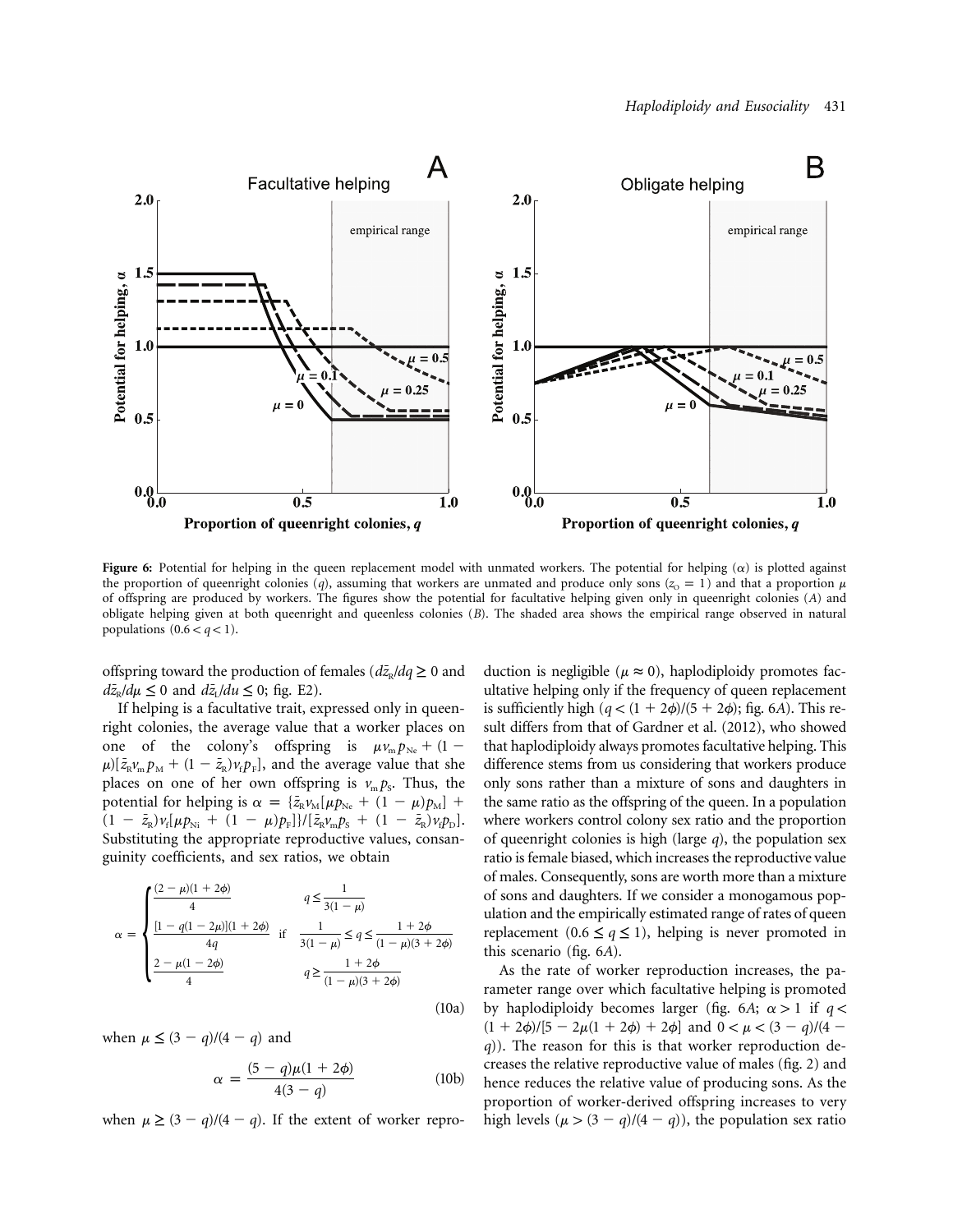becomes increasingly male biased and the rare-sex effect means that the inclusive fitness value of a worker's own offspring (a son) is lower than that of a random juvenile in the worker's colony (which is composed of both male and female offspring). Thus, helping is promoted by haplodiploidy, with the potential for helping increasing with both the proportion of queen survival and the proportion of worker reproduction  $(\alpha > 1$  if  $q > [12 - 5\mu(1 +$  $2\phi$ ]/[4 –  $\mu$ (1 + 2 $\phi$ ]]). Considering the best-case scenario of  $q = 0.6$ , facultative helping is promoted if the proportion of worker reproduction exceeds  $\mu \approx 0.33$  (fig. 3A).

If helping is an obligate trait, expressed equally by workers in queenright and queenless colonies, the average value a worker places on one of the colony's offspring is  $\mu v_{m} p_{Ne}$  +  $(1 - \mu)\{q[\bar{z}_{R}v_{m}p_{M} + (1 - \bar{z}_{R})v_{t}p_{F}] + (1 - q)[\bar{z}_{L}v_{m}p_{Ne} +$  $(1 - \bar{z}_L) v_i p_{\text{Ni}}$ ]}, and the average value she places on her own offspring is  $v_m p_s$ . Thus, the potential for helping is  $\alpha$  =  $(\mu v_m p_{Ne} + (1 - \mu) {q[\bar{z}_R v_m p_M + (1 - \bar{z}_R) v_i p_F]} + (1 - \mu)$  $q$ )[ $\bar{z}_L v_m p_{Ne} + (1 - \bar{z}_L) v_i p_{Ni}$ ]})/( $v_m p_s$ ). Substituting the appropriate reproductive values, consanguinity coefficients, and sex ratios, this gives

$$
\alpha = \begin{cases}\n\frac{[1 + q(1 - \mu)](1 + 2\phi)}{4} & q \leq \frac{1}{3(1 - \mu)} \\
\frac{[1 - q(1 - \mu)](1 + 2\phi)}{2} & \text{if } \frac{1}{3(1 - \mu)} \leq q \leq \frac{1 + 2\phi}{(1 - \mu)(3 + 2\phi)} \\
\frac{1 + 2\phi + q(1 - \mu)(1 - 2\phi)}{4} & q \geq \frac{1 + 2\phi}{(1 - \mu)(3 + 2\phi)}\n\end{cases}
$$
\n(11a)

when  $\mu \leq (3 - q)/(4 - q)$  and

$$
\alpha = \frac{\mu(1 + 2\phi)}{3 - q} \tag{11b}
$$

when  $\mu \geq (3 - q)/(4 - q)$ . We find that obligate helping is inhibited by haplodiploidy ( $\alpha$  < 1), except when the frequency of worker reproduction is very high ( $\alpha > 1$  when  $q > 3 - \mu(1 + 2\phi)$ ; fig. 6*B*). Again, this corresponds to a male bias in sex allocation at the population level, which decreases the relative reproductive of males and hence reduces the value of producing sons. For example, assuming  $q = 0.8$ , obligate helping is promoted by haplodiploidy only if the proportion of worker-laid offspring exceeds  $\mu \approx 0.73$ .

#### **Discussion**

We have quantified the effect of haplodiploidy on the evolution of helping, in the context of split sex ratios that arise owing to queen virginity or queen replacement. We have found that worker reproduction, especially when workers are constrained to produce only sons, has a negative influence on the evolution of helping (lower  $\alpha$ ), either reducing the extent to which it is promoted or even leading to it being inhibited. Considering queen virginity, we expect the influence of haplodiploidy on the evolution of helping to be a slight promotion, a slight inhibition, or a strong inhibition ( $0.5 < \alpha < 1.068$ ; fig. 3). Considering queen replacement, we expect the influence of haplodiploidy on the evolution of helping to be (*a*) positive or negative for facultative helping  $(0.5 < \alpha < 1.5;$  figs. 5*A*, 6*A*) or (*b*) slightly or strongly inhibitive for obligate helping  $(0.5 < \alpha < 1;$  figs. 5*B*, 6*B*).

#### *Worker Reproduction and Unmated Workers*

We found that increasing the level of worker reproduction tends to reduce the extent to which haplodiploidy promotes the evolution of helping and can even lead to haplodiploidy inhibiting the evolution of helping (figs. 3, 5, 6). This arises for two reasons. First, because brothers and sisters are replaced with nephews and nieces, this decreases the relatedness between workers and the offspring that they could help to raise in their colony. Second, the increased reproductive value of males (fig. 2; Trivers and Hare 1976; Pamilo 1991; Gardner et al. 2012) and equal relatedness to nephews and nieces both lead to workers being favored to bring about a higher proportion of males in the brood that they help to raise (higher  $z_c$ ). This also reduces the relatedness between potential workers and the offspring that they could help to raise. Empirical data from the social Hymenoptera suggest that the proportion of offspring produced by workers ranges from 0% to 100%, with an average of 12% (Ratnieks et al. 2006; Wenseleers and Ratnieks 2006).

We found that constraining workers to produce only male offspring leads to haplodiploidy having a strong inhibitory affect on the evolution of helping. The reason for this is that when workers control the sex allocation of their colonies, the population sex ratio tends to be female biased (figs. 1, 4, E1, E2), which increases the relative reproductive value of males. Consequently, helping is relatively inhibited when the offspring of workers contain a higher proportion of males. Worker reproduction being constrained to only males also means that workers would be helping to rear only nephews within a colony and not nieces, which has implications for relatedness and reproductive value, but these effects are smaller. Empirical data from the social hymenoptera suggest that in many of the cases where workers reproduce, they are constrained to produce only males (Ratnieks et al. 2006; Wenseleers and Ratnieks 2006). Whenever this is the case, we predict that haplodiploidy will inhibit the evolution of helping and that this affect will be relatively strong, with  $\alpha \approx 0.5$  (figs. 3*B*, 6).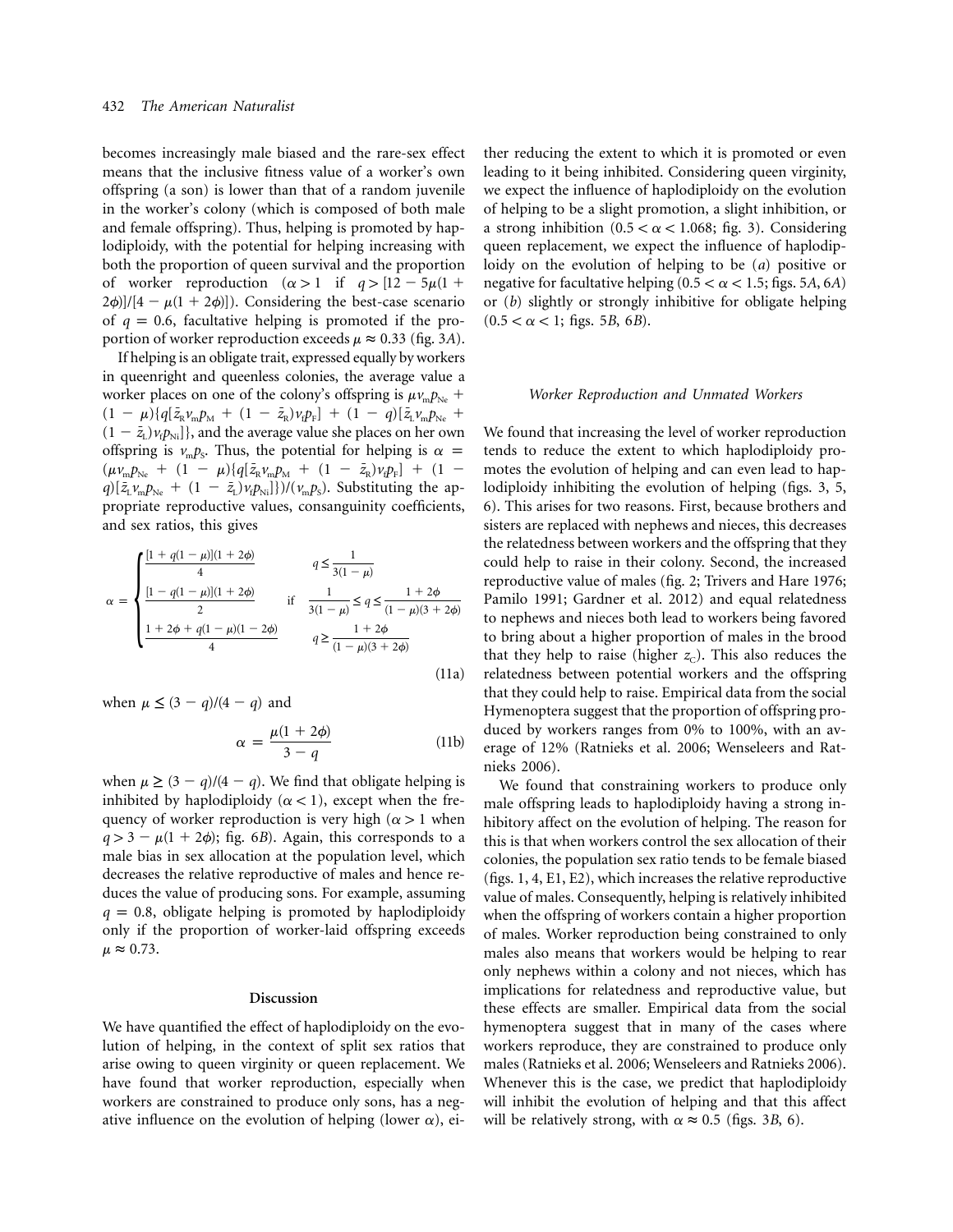## *Haplodiploidy and the Evolution of Eusociality*

We have shown that there are only two scenarios that could have possibly led to nontransient split sex ratios en route to eusociality: queen virginity and queen replacement (Gardner et al. 2012). In the above sections and figures 3, 5, and 6, we have used the empirical data to parameterize these models and estimate the range of possible consequences. We now condense this information to provide an overall estimate of the influence of these two scenarios. Considering queen virginity, levels of unmatedness in outbreeding Hymenoptera species are in the range 0%–6%, with a mode of 0%. Assuming a virginity rate of 3%  $(u = 0.03)$  and that workers produce 12% of offspring  $(\mu = 0.12)$ , we predict that haplodiploidy will inhibit rather than promote the evolution of helping. This inhibition will be weak when workers produce both sons and daughters ( $\alpha \approx 0.97$ ) and strong when workers are constrained to produce only sons ( $\alpha \approx 0.53$ ). These predictions assume that colonies without helpers are as productive as colonies with helpers  $(a = 1)$ . If colonies without helpers are less productive  $(a < 1)$ , then this effectively reduces the extent to which sex ratios are split and leads to a lower potential for helping (lower  $\alpha$ ; Gardner et al. 2012).

Queen replacement occurs in 0%–40% of colonies (Packer 1986; Yanega 1989; Mueller 1991). Assuming a replacement rate of 20% ( $q = 0.8$ ) and that workers produce 12% of offspring, we predict that haplodiploidy will inhibit the evolution of obligate helping but will either slightly promote or slightly or strongly inhibit the evolution of facultative helping. Facultative helping will be slightly promoted when workers produce sons and daughters ( $\alpha \approx 1.05$ ) but strongly inhibited when workers are constrained to produce only sons ( $\alpha \approx 0.5$ ). Obligate helping will be slightly inhibited when workers produce sons and daughters ( $\alpha \approx 0.95$ ) but strongly inhibited when workers are constrained to produce only sons ( $\alpha \approx 0.5$ ).

Overall, our results suggest that split sex ratios are unlikely to have led to haplodiploidy promoting the evolution of eusociality. Our empirically parameterized predictions suggest that the influence of split sex ratios is likely to have been minor and may have actually inhibited rather than promoted the evolution of eusociality. Furthermore, split sex ratios due to either queen virginity or queen replacement are very rare. Consequently, the most common scenario is that in which neither occurs ( $u \approx 0$ ,  $q \approx 1$ ), in which case haplodiploidy has no effect ( $\alpha \approx 1$ ) or  $\alpha$  < 1 with worker reproduction) if workers can produce sons and daughters or is strongly inhibitory if workers are constrained to produce only sons ( $\alpha \approx 0.5$ ). Trivers and Hare (1976) also suggested that split sex ratios could arise transiently as worker control spreads through the population. We have analyzed this scenario elsewhere and

concluded that it is unlikely to have had a major influence on the evolution of eusociality (J. Alpedrinha, A. Gardner, and S. A. West, unpublished manuscript).

More generally, our results support the argument that from the perspective of how relatedness influences the evolution of eusociality, the most important factor is monogamy and not haplodiploidy (Boomsma 2007, 2009; Hughes et al. 2008; West and Gardner 2010). In species with strict lifetime monogamy, potential helpers are as related to the siblings that they could help to raise as they are to their own offspring. Consequently, only a small economic (ecological) benefit to cooperation is required for helping to be favored (Boomsma 2007). Consistent with this, eusociality has evolved only in species with strict lifetime monogamy (Hughes et al. 2008; Cornwallis et al. 2010) and where there is some ecological benefit to cooperation, which tends to be associated with extended parental care or fortress defence (Queller and Strassmann 1998; Davies et al. 2012).

#### **Acknowledgments**

Our work on haplodiploidy and the evolution of eusociality was inspired by questions from J. Boomsma at the "Evolution of Societies" meeting held by the Royal Society in 2009. We thank A. Grafen, I. Pen, and two reviewers for comments on the manuscript and the European Research Council, the Royal Society, and Balliol College for funding.

#### **APPENDIX A**

#### **Reproductive Value**

Reproductive value describes the expected contribution of genes made by an individual or class of individuals to a generation in the distant future (Fisher 1930; Taylor 1996; Gardner et al. 2012). Reproductive value may first be calculated for a class and then shared equally by all the individuals of that class, that is,  $v_i = c_i / N_i$ , where  $v_i$  is the individual reproductive value,  $c_i$  the class reproductive value, and  $N_i$  the number of individuals from that class in the population. More generally, we may scale individual class reproductive values by any constant, without impacting our key predictions. In our models, we define two classes of reproductive (as opposed to worker) individuals: males and females. Male class reproductive value,  $c<sub>m</sub>$ , is the probability that a gene picked at random in a distant generation descends from a male ancestor in the present generation. If we multiply all individual reproductive val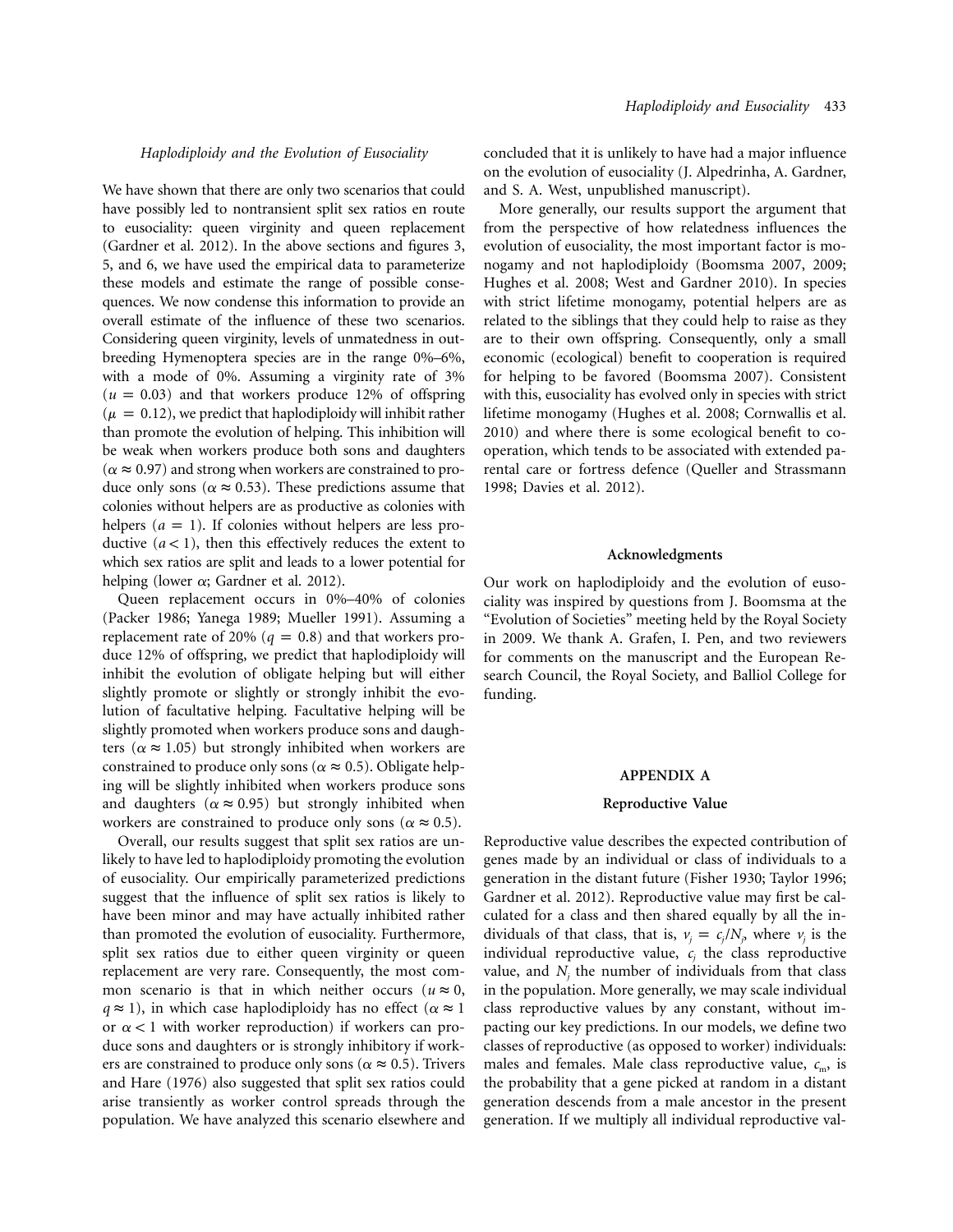ues by the total number of individuals in the population, we obtain  $v_m = c_m / \bar{z}$ , where  $\bar{z}$  is the population sex ratio. Similarly, we define female class reproductive value as  $v_{\rm f} = c_{\rm f} / (1 - \bar{z}).$ 

We now derive the class reproductive values for males and females for a haplodiploid population, allowing for worker reproduction and queen replacement. We census the population at the moment that reproductive offspring are produced and following sex allocation decision (for details on sex allocation decision, see apps. C, D). Only reproductive larvae are included in the census (all other individuals in the population are adults at this time). The proportion of genes in female larvae at the time of census that derive from the females at the last census is  $P_{\text{f-f}} =$  $(1/2)\zeta_{Q,f} + (1/4)\zeta_{w,f}$  where  $\zeta_{Q,f}$  is the probability of picking at random from the whole female population a larvae that is queen derived and  $\zeta_{W,f}$  is the probability of picking at random from the whole female population a larvae that is worker derived (notice that  $\zeta_{Q,f} = 1 - \zeta_{W,f}$ ). That is, with probability  $\zeta_{0,f}$  the larva is queen derived and hence a proportion 1/2 of her genes descend from a female from the previous census (i.e., her mother, the queen), and with probability  $\zeta_{W,f}$  the larva is worker derived and hence a proportion 1/4 of her genes descend from a female from the previous census (i.e., half derive from her mother, a worker, who derives half of her genes from the queen). Thus, the proportion of genes in female larvae at the time of census that derive from males in the previous census is  $P_{f-m} = 1 - P_{f-f}$ . The proportion of genes in male larvae at the time of census that derived from females in the previous census is  $\mathcal{P}_{m-f} = \zeta_{Q,m} + (1/2)\zeta_{W,m}$ , where  $\zeta_{Q,m}$  is the probability of picking at random from the whole population a queen-derived male and  $\zeta_{W,m}$  is the probability of picking at random from the whole population a workerderived male. Thus, the proportion of genes in male larvae at the time of census that derived from males in the previous census is  $\mathcal{P}_{m-m} = 1 - \mathcal{P}_{f \to m}$ .

The class reproductive values are given by the dominant left eigenvector of the gene-flow matrix, that is, the solution to  $(c_f c_m) = (c_f c_m) \cdot M$  (Taylor 1996; Frank 1998), where **M** is

$$
\mathbf{M} = \begin{bmatrix} \mathcal{P}_{\text{f-f}} & \mathcal{P}_{\text{f} \leftarrow \text{m}} \\ \mathcal{P}_{\text{m} \leftarrow \text{f}} & \mathcal{P}_{\text{m} \leftarrow \text{m}} \end{bmatrix} . \tag{A1}
$$

Thus, we solve the system of equations  $c_f = \mathcal{P}_{f \leftarrow f} c_f +$  $\mathcal{P}_{m-f} c_m$  and  $c_m = \mathcal{P}_{f \leftarrow m} c_f + \mathcal{P}_{m \leftarrow m} c_m$ .

### *Queen Virginity*

If we pick a male at random from the population after the sex allocation culling, the probability that his mother

was a queen rather than a worker is  $\zeta_{Q,m} = [ua + (1$  $u(1 - \mu)z_M$ /[*ua* + (1 - *u*)(1 -  $\mu$ ) $z_M$  + (1 - *u*) $z_O$ ]. If we pick a female at random from the population after the sex allocation culling, the probability that her mother was a queen rather than a worker is  $\zeta_{Q, f} = (1 - u)(1 - \mu)(1 - \mu)$  $z_M$ //{ $(1 - u)[(1 - \mu)(1 - z_M) + \mu(1 - z_O)]$ }. If we pick a male at random from the population after the sex allocation culling, the probability that his mother was a worker rather than a queen is  $\zeta_{w,m} = 1 - \zeta_{Q,m}$ , and if we pick a female at random from the population after the sex allocation culling, the probability that her mother was a worker rather than a queen is  $\zeta_{w,f} = 1 - \zeta_{Q,f}$ 

Substituting these in matrix **M** and solving  $(c_f c_m)$  =  $(c_f c_m)$  **M** gives the class reproductive values

$$
c_{\rm f} = \frac{1}{\Psi} (2[1 - z_{\rm M}(1 - \mu) - z_{\rm O}\mu]
$$
  
× {2au + (1 - u)[2z\_{\rm M}(1 - \mu) + z\_{\rm O}\mu]}), (A2)

$$
c_{\rm m} = \frac{1}{\Psi} [2 - 2z_{\rm M}(1 - \mu) + \mu(1 - 3z_{\rm O})]
$$
  
× {au + (1 - u)[z\_{\rm M}(1 - \mu) + z\_{\rm O}\mu]}, (A3)

where  $\Psi = au(6[1 - z_M(1 - \mu) + \mu(1 - 7z_O)] - (1 - \mu)$  $u$ [6 $z^2$ <sub>M</sub>(1 -  $\mu$ )<sup>2</sup> -  $z_0 \mu$ (4 +  $\mu$  - 5 $z_0 \mu$ )] -  $z_M$ (1 -  $\mu$ )  $(6 + \mu - 11z_0\mu).$ 

#### *Queen Replacement*

If we pick a male at random from the population after the sex allocation culling, the probability that his mother was a queen rather than a worker is  $\zeta_{Q,m} = (1 \mu$ )*qz*<sub>R</sub>/{(1 -  $\mu$ )[*qz*<sub>R</sub> + (1 - *q*)*z*<sub>L</sub>] +  $\mu$ *z*<sub>O</sub>}. If we pick a female at random from the population after the sex allocation culling, the probability that her mother was a queen rather than a worker is  $\zeta_{Q, f} = (1 - \mu)q(1 - z_R)/{(1 - z_R)}$  $\mu$ )[ $q(1 - z_{\rm R}) + (1 - q)(1 - z_{\rm L})$ ]}. If we pick a male at random from the population after the sex allocation culling, the probability that his mother was a worker rather than a queen is  $\zeta_{w,m} = 1 - \zeta_{Q,m}$ , and if we pick a female at random from the population after the sex allocation culling, the probability that her mother was a worker rather than a queen is  $\zeta_{W, f} = 1 - \zeta_{Q, f}$ 

Substituting these in matrix **M** and solving  $(c_f c_m)$  =  $(c_f c_m)$  **M** gives the class reproductive values

$$
c_{\rm f} = \frac{1}{\Omega} 2({\left\{[(1-q)z_{\rm L} + 2qz_{\rm R}](1-\mu) + z_{\rm O}\mu\right\}}\n\times \left[(1-q)z_{\rm L} + qz_{\rm R}](1-\mu) + z_{\rm O}\mu - 1\right),
$$
\n(A4)

$$
c_{\rm m} = \frac{1}{\Omega} ([3z_{\rm L} + q(1 - 3z_{\rm L} + 2z_{\rm R})(1 - \mu) + 3(z_{\rm O} - z_{\rm L})\mu - 3]
$$
  
 
$$
\times \{qz_{\rm R}(1 - \mu) + z_{\rm O}\mu + z_{\rm L}[1 - q(1 - \mu)]\}), \tag{A5}
$$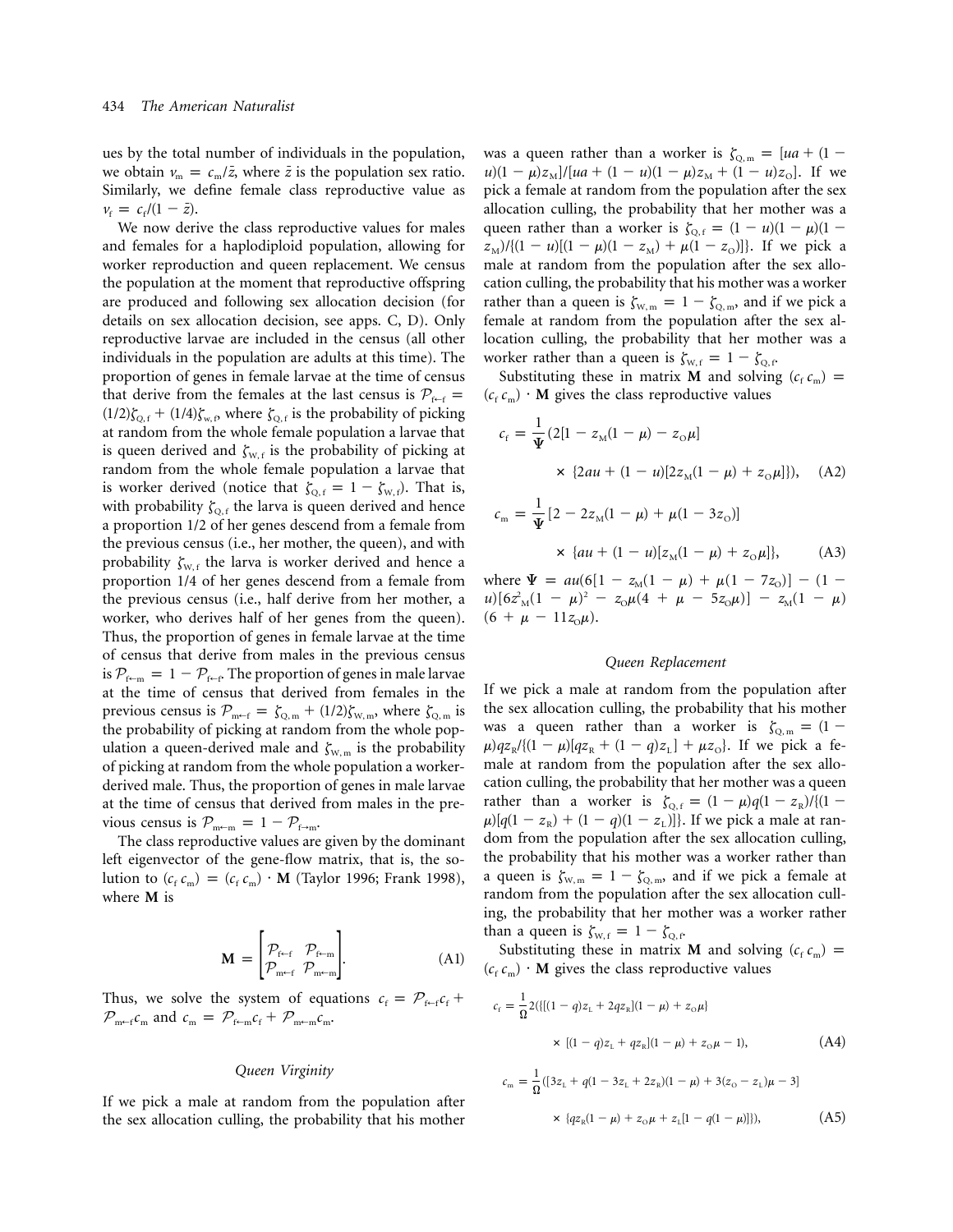where  $\Omega = 5(1 - q)^2 z_L^2 (1 - \mu)^2 + q^2 z_R (1 - 6z_R)(1 - \mu)^2$  - $(1 - q)z_1(1 - \mu)[5 - q(1 + 11z_1)(1 - \mu) - 10z_0\mu] 5z_{\text{o}}\mu(1 - z_{\text{o}}\mu) - q(1 - \mu)(7z_{\text{R}} - z_{\text{o}}\mu - 11z_{\text{o}}z_{\text{R}}\mu).$ 

## **APPENDIX B**

#### **Genetic Associations**

#### *Consanguinity*

The coefficient of consanguinity  $p_{ii}$  between two individuals, *i* and *j*, describes the probability that a gene drawn at random from individual *i* is identical by descent to a gene drawn at random from individual *j* (Bulmer 1994). Due to the haplodiploid genetics, the consanguinity of a male to himself is different from the consanguinity of a female to herself. Assuming outbreeding, the consanguinity of a (diploid) female to herself is  $p_{FF} = 1/2$ . The consanguinity of a (haploid) male to himself is  $p_{\text{MM}} = 1$ . The consanguinity of two maternal sisters is given by the probability 1/4 of drawing their two maternal genes, times the consanguinity 1/2 of their mother to herself, plus the probability 1/4 of drawing their two paternal genes, times the probability  $\phi$  that they share the same father, times the consanguinity 1 of their father to himself, that is,  $p_F$  =  $(1 + 2\phi)/8$ . The consanguinity between opposite-sex siblings is the probability 1/2 of drawing their two maternal genes times the consanguinity 1/2 of the mother to herself, that is,  $p_M = 1/4$ . The consanguinity between mother and daughter is given by the probability 1/2 of drawing the maternal gene from the daughter times the consanguinity 1/2 of the mother to herself, that is,  $p_{\rm D} = 1/4$ . The consanguinity between mother and son is given by the probability 1 of drawing the maternal gene from the son times the consanguinity 1/2 of the mother to herself, that is,  $p_s = 1/2$ . The consanguinity between aunt and niece is given by the consanguinity  $(1 + 2\phi)/8$  between two maternal sisters times the probability 1/2 of drawing the maternal gene from the niece, that is,  $p_{\text{Ni}} = (1 + 2\phi)/16$ . Equally, the consanguinity between aunt and nephew is given by the consanguinity  $(1 + 2\phi)/8$  between two maternal sisters times the probability 1 of drawing the maternal gene from the nephew, that is,  $p_{Ne} = (1 + 2\phi)/8$ .

## **APPENDIX C**

#### **Queen Virginity**

Here we derive the convergence stable sex ratio strategies (Taylor 1996) for the queen virginity models.

## *Mated Workers*

We determine sex allocation the following way: we assume that the queen produces  $N(1 - \mu)$  sons and  $N(1 - \mu)$ daughters and the workers decide which half of these to raise, giving  $N(1 - \mu)$  queen-derived offspring in total, with sex ratio  $z_M$ . Thus, there will be  $(1 - \mu)Nz_M$  male and  $(1 - \mu)N(1 - z_M)$  female queen-derived offspring developing to reproductive maturity, where  $\mu$  is the proportion of worker reproduction in the colony and  $z<sub>M</sub>$  is the sex ratio followed for queen-derived offspring. If workers are limited to produce sons, then they produce  $\mu$ *N* males. If they produce offspring of both sexes, we assume that they produce *N* sons and *N* daughters, of which only  $\mu$ *N* survive. Hence, there will be  $\mu$ *Nz*<sub>O</sub> male and  $\mu$ *N*(1 - *z*<sub>O</sub>) female worker-derived offspring developing to reproductive maturity, where  $z<sub>W</sub>$  is the sex ratio followed for workerderived offspring. We assume that workers are limited to produce the same sex ratio as queen-derived offspring, and thus  $z_{\rm o} = z_{\rm M}$ .

The fitness of a queen-derived female is the probability that she will be reared to maturity, which is  $(1 - \mu)(1 - \mu)$  $z_M$ ); the average fitness of her class is  $(1 - \mu)(1 - \bar{z}_M)$ ; and, thus, her relative fitness is  $W_f = [(1 - \mu)(1 - z_M)]/[(1 \mu$ )(1 –  $\bar{z}_M$ )]. The probability of survival of a male is found in a similar way, and the relative fitness of a male egg is  $W_f = [(1 - u)(1 - \mu)z_M + ua]/[(1 - u)(1 - \mu)\bar{z}_M + ua].$ Natural selection favors the increase of a trait in the population if individuals carrying genes for that trait are on average fitter than the population average. If we consider that a gene *G* with genic value *g* affects the sex allocation strategy of the individuals carrying it, *G* is favored if  $dW/dg > 0$ . Hence, the marginal fitness of *G* is given by

$$
\frac{dW}{dg} = c_f \frac{dW_f}{dg} + c_m \frac{dW_m}{dg}
$$
\n
$$
= c_f \frac{\partial W_f}{\partial z_M} \frac{dz_M}{d\hat{g}} \frac{d\hat{g}}{dg_f} + c_m \frac{\partial W_m}{\partial z_M} \frac{dz_M}{d\hat{g}} \frac{d\hat{g}}{dg_m}, \qquad (C1)
$$

where  $dz_M/d\hat{g} = 1$  is the genotype-phenotype map,  $d\hat{g}/d g_f = \mu p_{Ni} + (1 - \mu)p_F$  is the coefficient of consanguinity between a worker and an average female juvenile in the colony, and  $d\hat{g}/d\tilde{g}_{\text{m}} = \mu p_{\text{Ne}} + (1 - \mu)p_{\text{M}}$  is the average consanguinity coefficient between a worker and a random male juvenile in the colony. Replacing these expressions with the model parameters allows us to find the convergence stable sex ratio strategy  $z^*_{\text{M}}$  for mated-queen colonies.

#### *Unmated Workers*

We consider that workers contribute a proportion  $\mu$  of offspring, and these are all male. They also decide the sex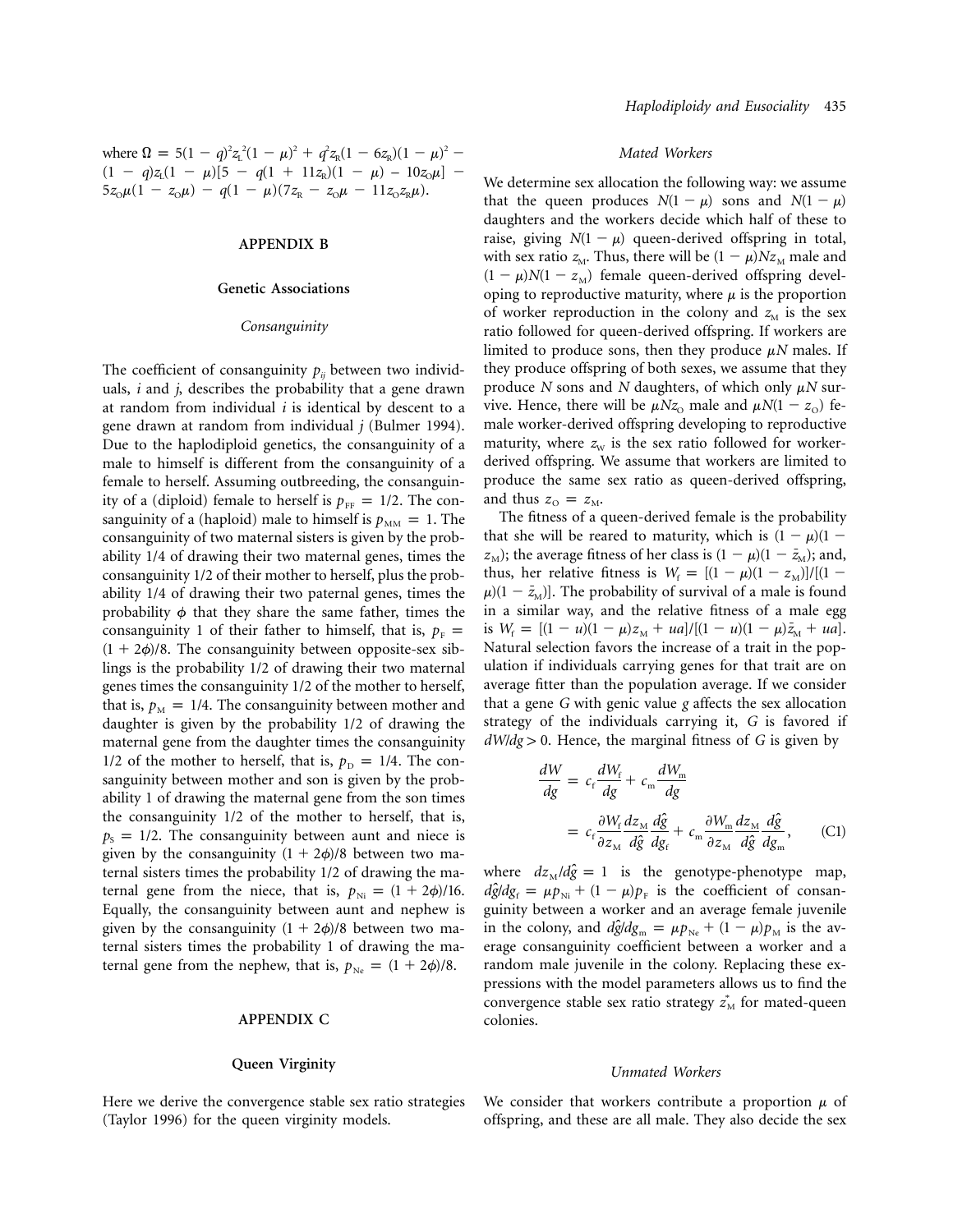ratio of the  $1 - \mu$  queen offspring. Thus, there will be  $N(1 - \mu)$  queen sons and  $N(1 - \mu)$  queen daughters, from which workers choose to raise half, given by sex ratio  $z_M$ . Thus, the colony's offspring are composed of  $N(1 \mu$ / $z_M$  queen's sons,  $N(1 - \mu)(1 - z_M)$  queen's daughters, and  $N\mu$  workers' sons.

The fitness of a juvenile female in the population is given by the probability that she will be reared to maturity, which is  $(1 - u)(1 - z_M)$ . The average fitness of her class is  $(1 - u)(1 - \bar{z}_M)$ , and thus, her relative fitness is  $W_f$  =  $[(1 - u)(1 - z_M)]/[(1 - u)(1 - \bar{z}_M)]$ . The probability of survival of a male is found in a similar way, and the relative fitness of a male egg is  $W_m = {(1 - u)[(1 - \mu)z_M + \mu]}$  $\frac{u}{(1-u)[(1-\mu)\bar{z}_M + ua]}$ . Natural selection favors the increase of a trait in the population if individuals carrying that trait are on average fitter than the population average. If we consider that a gene *G* with genic value *g* affects the sex allocation strategy of the individuals carrying it, *G* is favored if  $dW/dg > 0$ . We use the procedure described by equation (C2) to find the marginal fitness equation of  $z_M$ , where  $d\hat{g}/dg_f = p_F$  is the coefficient of consanguinity between sisters and  $d\hat{g}/d\tilde{g}_{\rm m} = p_{\rm M}$  is the average coefficient of consanguinity between a random male juvenile in the colony and a worker. Replacing these expressions by the model parameters allows us to find the convergence stable sex ratio strategy for mated-queen colonies.

## **APPENDIX D**

#### **Queen Replacement**

#### *Mated Workers*

The fitness of a juvenile queenright colony male is defined as the probability of a male to survive, that is,  $(1 \mu$ )[ $qz_{\rm R}$  +  $(1 - q)z_{\rm L}$ ] +  $\mu\bar{z}_{\rm O}$ . The average fitness of a male is  $(1 - \mu)[q\bar{z}_R + (1 - q)\bar{z}_L] + \mu \bar{z}_O$ ; thus, the relative fitness of a male is  $W_m = {(1 - \mu)[qz_R + (1 - q)z_L]} +$  $\mu \bar{z}_{\text{o}}$ }/{(1 -  $\mu$ )[ $q\bar{z}_{\text{R}}$  + (1 -  $q$ ) $\bar{z}_{\text{L}}$ ] +  $\mu \bar{z}_{\text{o}}$ }. Equally, the fitness of a juvenile female is  $(1 - \mu)[q(1 - z_R) + (1 - q)(1 - z_R)]$  $(z_L)$  +  $\mu$ (1 -  $\bar{z}_0$ ), the average fitness of a female is (1 - $\mu$ <sup>[</sup> $q$ (1 -  $\bar{z}_R$ ) + (1 -  $q$ )(1 -  $\bar{z}_L$ )] +  $\mu$ (1 -  $\bar{z}_O$ ), and, thus, her relative fitness is  $W_f = [(1 - \mu)]q(1 - z_R) + (1 - q)(1 - z_R)$  $(z_{\text{L}})| + \mu(1 - \bar{z}_{\text{o}})| / \{(1 - \mu)[q(1 - \bar{z}_{\text{R}}) + (1 - q)(1 - \bar{z}_{\text{L}})] +$  $\mu(1-\bar{z}_{\rm O})$ }. Following the same reasoning as in the previous section, the average fitness of an individual is  $W =$  $c_f W_f + c_m W_m$ , where  $c_m$  and  $c_f$  are the male and the female class reproductive values, respectively, derived in appendix A (Taylor 1996; Taylor and Frank 1996; Frank 1997, 1998; Rousset 2004; Taylor et al. 2007). Consider a gene *H* with genic value *h* controlling sex allocation in queenright colonies. Natural selection favors an increase of frequency of this trait in the population if  $dW/dg > 0$ . Thus, the marginal fitness of *H* is given by

$$
\frac{dW}{dh} = c_f \frac{dW_f}{dh} + c_m \frac{dW_m}{dh}
$$
\n
$$
= c_f \frac{\partial W_f}{\partial z_R} \frac{dz_R}{dh} \frac{d\hat{h}}{dh_f} + c_m \frac{\partial W_m}{\partial z_R} \frac{dz_R}{dh} \frac{d\hat{h}}{dh_n}, \qquad (D1)
$$

where  $d\hat{g}/dg_f = \mu p_{Ni} + (1 - \mu)p_F$  is the average consanguinity between a worker and a juvenile female in the colony and  $d\hat{g}/d\text{g}_{\text{m}} = \mu p_{\text{Ne}} + (1 - \mu)p_{\text{M}}$  is the average consanguinity between a worker and a juvenile male in the colony.

We use the same rationale to model the action of natural selection on the sex allocation strategy in queenless colonies. In this case, we consider a gene *K* with genic value *k* controlling sex allocation in queenless colonies. Through natural selection, this trait increases its value in the population if  $dW/dk > 0$ . Hence, the marginal fitness of *K* is given by

$$
\frac{dW}{dk} = c_f \frac{dW_f}{dk} + c_m \frac{dW_m}{dk}
$$
\n
$$
= c_f \frac{\partial W_f}{\partial z_L} \frac{d\hat{k}}{dk} + c_m \frac{\partial W_m}{\partial z_L} \frac{dz_L}{dk} \frac{d\hat{k}}{dk_m}, \qquad (D2)
$$

where  $d\hat{h}/dh_f = p_{\text{Ni}}$  and  $d\hat{h}/dh_m = p_{\text{Ne}}$  are the coefficients of consanguinity between a worker and her niece and her nephew, respectively. By replacing in equations (D1) and (D2) expressions with the model parameters, we find the joint convergence stable sex ratio strategy for queenderived and worker-derived offspring in mated-queen colonies.

#### *Unmated Workers*

We consider that workers produce male offspring by replacing  $\mu$  of the queen-derived offspring, in both queenless and queenright colonies. The fitness of a juvenile queenright colony male is defined as the probability of a male to survive, that is,  $qz_{R} + (1 - q)z_{L}$ . The average fitness of a male is  $q\bar{z}_R + (1 - q)\bar{z}_L$ ; thus, the relative fitness of a male is  $W_m = {(1 - \mu)[qz_R + (1 - q)z_L] + \mu}/{(1 \mu$ )[ $q\bar{z}_R$  +  $(1 - q)\bar{z}_L$ ] +  $\mu$ }}. Equally, the fitness of a juvenile female is  $q(1 - z_R) + (1 - q)(1 - z_L)$ , the average fitness of a female is  $q(1 - \bar{z}_R) + (1 - q)(1 - \bar{z}_L)$ , and thus, her relative fitness is  $W_f = [q(1 - z_R) + (1 - q)(1 - z_R)]$  $(z_L)$ ]/[ $q(1 - \bar{z}_R) + (1 - q)(1 - \bar{z}_L)$ ]. Following the same reasoning as in the previous section, the average fitness of an individual is  $W = c_f W_f + c_m W_m$ , where  $c_m$  and  $c_f$  are the male and the female class reproductive values, respectively, derived in appendix A (Taylor 1996; Taylor and Frank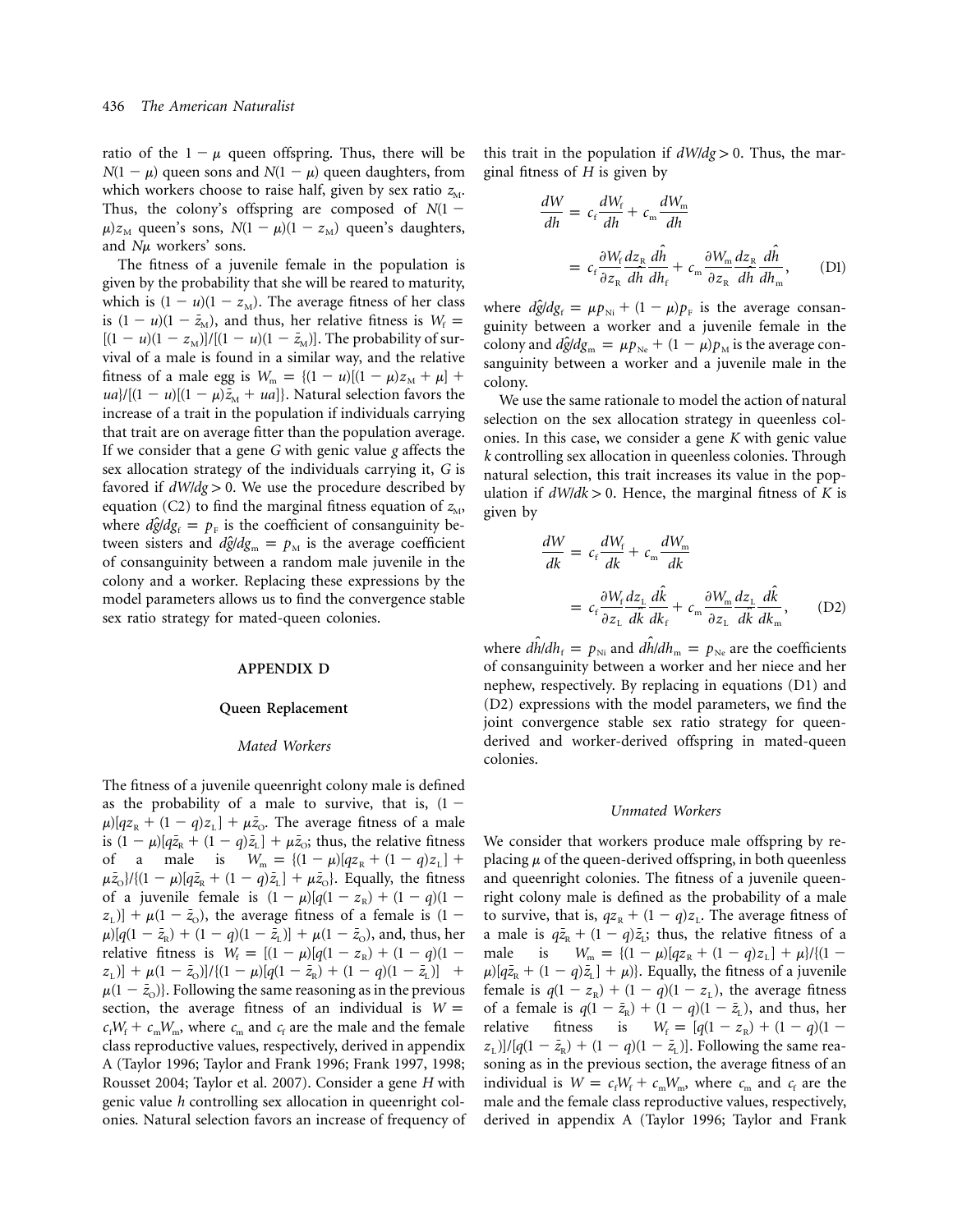1996; Frank 1997, 1998; Rousset 2004; Taylor et al. 2007). Consider a gene *G* with genic value *g* controlling sex allocation in queenright colonies. Natural selection favors an increase of frequency of this trait in the population if  $dW/dg > 0$ . We use the procedure described by equations (D1) and (D2) to find the marginal fitness equations for  $z<sub>R</sub>$  and  $z<sub>L</sub>$ . Substituting model parameters in this system of equations allows us to determine the joint convergence stable sex ratio strategies. These expressions by the model parameters allow us to find the convergence stable sex ratio strategy for mated-queen colonies.

#### **Literature Cited**

- Aoki, S. 1977. *Colophina clematis* (Homoptera: Pemphigidae) and aphid species with soldiers. Kontyu 45:276–282.
- Boomsma, J. J. 1991. Adaptive colony sex ratios in primitively eusocial bees. Trends in Ecology and Evolution 6:92–95.
- . 2007. Kin selection versus sexual selection: why the ends do not meet. Current Biology 17:R673–R683.
- ———. 2009. Lifetime monogamy and the evolution of eusociality. Philosophical Transactions of the Royal Society B: Biological Sciences 364:3191–3208.
- ———. 2013. Beyond promiscuity: mate-choice commitments in social breeding. Philosophical Transactions of the Royal Society B: Biological Sciences 368:20120050, doi:10.1098/rstb.2012.0050.
- Boomsma, J. J., and A. Grafen. 1990. Intraspecific variation in ant sex ratios and the Trivers-Hare hypothesis. Evolution 44:1026– 1034.
- -. 1991. Colony-level sex ratio selection in the eusocial Hymenoptera. Journal of Evolutionary Biology 4:383–407.
- Bourke, A. F. G. 1988. Worker reproduction in the higher eusocial Hymenoptera. Quarterly Review of Biology 63:291–311.
- Bulmer, M. 1994. Theoretical evolutionary ecology. Sinauer, Sunderland, MA.
- Chapuisat, M., and L. Keller. 1999. Testing kin selection with sex allocation data in eusocial Hymenoptera. Heredity 82:473–478.
- Charnov, E. L. 1978. Evolution of eusocial behavior: offspring choice or parental parasitism? Journal of Theoretical Biology 75:451–465.
- Cornwallis, C., S. A. West, K. E. Davies, and A. S. Griffin. 2010. Promiscuity and the evolutionary transition to complex societies. Nature 466:969–972.
- Craig, R. 1979. Parental manipulation, kin selection, and the evolution of altruism. Evolution 33:319–334.
- Crespi, B. J. 1992. Eusociality in Australian gall thrips. Nature 359: 724–726.
- Crespi, B. J., and D. Yanega. 1995. The definition of eusociality. Behavioral Ecology 6:109–115.
- Davies, N. B., J. R. Krebs, and S. A. West. 2012. An introduction to behavioural ecology. Wiley, Oxford.
- Duffy, J. E. 1996. Eusociality in a coral-reef shrimp. Nature 381:512– 514.
- Fisher, R. A. 1930. The genetical theory of natural selection. Clarendon, Oxford.
- Fletcher, D. J. C., and K. G. Ross. 1985. Regulation of reproduction in eusocial Hymenoptera. Annual Review of Entomology 30:319– 343.
- Frank, S. A. 1997. Multivariate analysis of correlated selection and

kin selection, with an ESS maximization method. Journal of Theoretical Biology 189:307–316.

- ———. 1998. Foundations of social evolution. Princeton University Press, Princeton, NJ.
- Gardner, A., J. Alpedrinha, and S. A. West. 2012. Haplodiploidy and the evolution of eusociality: split sex ratios. American Naturalist 179:240–256 (correction, American Naturalist 179:554-555).
- Godfray, H. C. J. 1988. Virginity in haplodiploid populations: a study on fig wasps. Ecological Entomology 13:283–291.
- Godfray, H. C. J., and I. C. W. Hardy. 1993. Sex ratio and virginity in haplodiploid insects. Pages 404–417 *in* D. L. Wrensch and M. Ebbert, eds. Evolution and diversity of sex ratio in insects and mites. Chapman & Hall, New York.
- Grafen, A. 1986. Split sex ratios and the evolutionary origins of eusociality. Journal of Theoretical Biology 122:95–121.
- Hamilton, W. D. 1963. The evolution of altruistic behaviour. American Naturalist 97:354–356.
	- ———. 1964*a*. The genetical evolution of social behaviour. I. Journal of Theoretical Biology 7:1–16.
- -. 1964*b*. The genetical evolution of social behaviour. II. Journal of Theoretical Biology 7:17–52.
- -. 1970. Selfish and spiteful behaviour in an evolutionary model. Nature 228:1218–1220.
- -. 1972. Altruism and related phenomena, mainly in social insects. Annual Review of Ecology and Systematics 3:193–232.
- Hölldobler, B., and E. O. Wilson. 1990. The ants. Harvard University Press, Cambridge, MA.
- Hughes, W. O. H., B. P. Oldroyd, M. Beekman, and F. L. W. Ratnieks. 2008. Ancestral monogamy shows kin selection is the key to the evolution of eusociality. Science 320:1213–1216.
- Inward, D., G. Beccaloni, and P. Eggleton. 2007. Death of an order: a comprehensive molecular phylogenetic study confirms that termites are eusocial cockroaches. Biology Letters 3:331–335.
- Ito, Y. 1989. The evolutionary biology of sterile soldiers in aphids. Trends in Ecology and Evolution 4:69–73.
- Jarvis, J. U. M. 1981. Eusociality in a mammal: cooperative breeding in naked mole-rat colonies. Science 212:571–573.
- Kent, D. S., and J. A. Simpson. 1992. Eusociality in the beetle *Austroplatypus incompertus* (Coleoptera: Curculionidae). Naturwissenschaften 79:86–87.
- Kranz, B. D., M. P. Schwartz, L. C. Giles, and B. J. Crespi. 2000. Split sex ratios and virginity in a gall-inducing thrips. Journal of Evolutionary Biology 13:700–706.
- Meunier, J., S. A. West, and M. Chapuisat. 2008. Split sex ratios in the social Hymenoptera: a meta-analysis. Behavioral Ecology 19: 382–390.
- Michener, C. D. 1974. The social behavior of the bees. Harvard University Press, Cambridge, MA.
- Mueller, U. G. 1991. Haplodiploidy and the evolution of facultative sex ratios in a primitively eusocial bee. Science 254:442–444.
- Packer, L. 1986. The social organization of *Halictus ligatus* (Hymenoptera, Halictidae) in southern Ontario. Canadian Journal of Zoology 64:2317–2324.
- Pamilo, P. 1991. Evolution of colony characteristics in social insects. I. Sex allocation. American Naturalist 137:83–107.
- Queller, D. C., and J. E. Strassmann. 1998. Kin selection and social insects. BioScience 48:165–175.
- Ratnieks, F. L. W., K. R. Foster, and T. Wenseleers. 2006. Conflict resolution in insect societies. Annual Review of Entomology 51: 581–608.